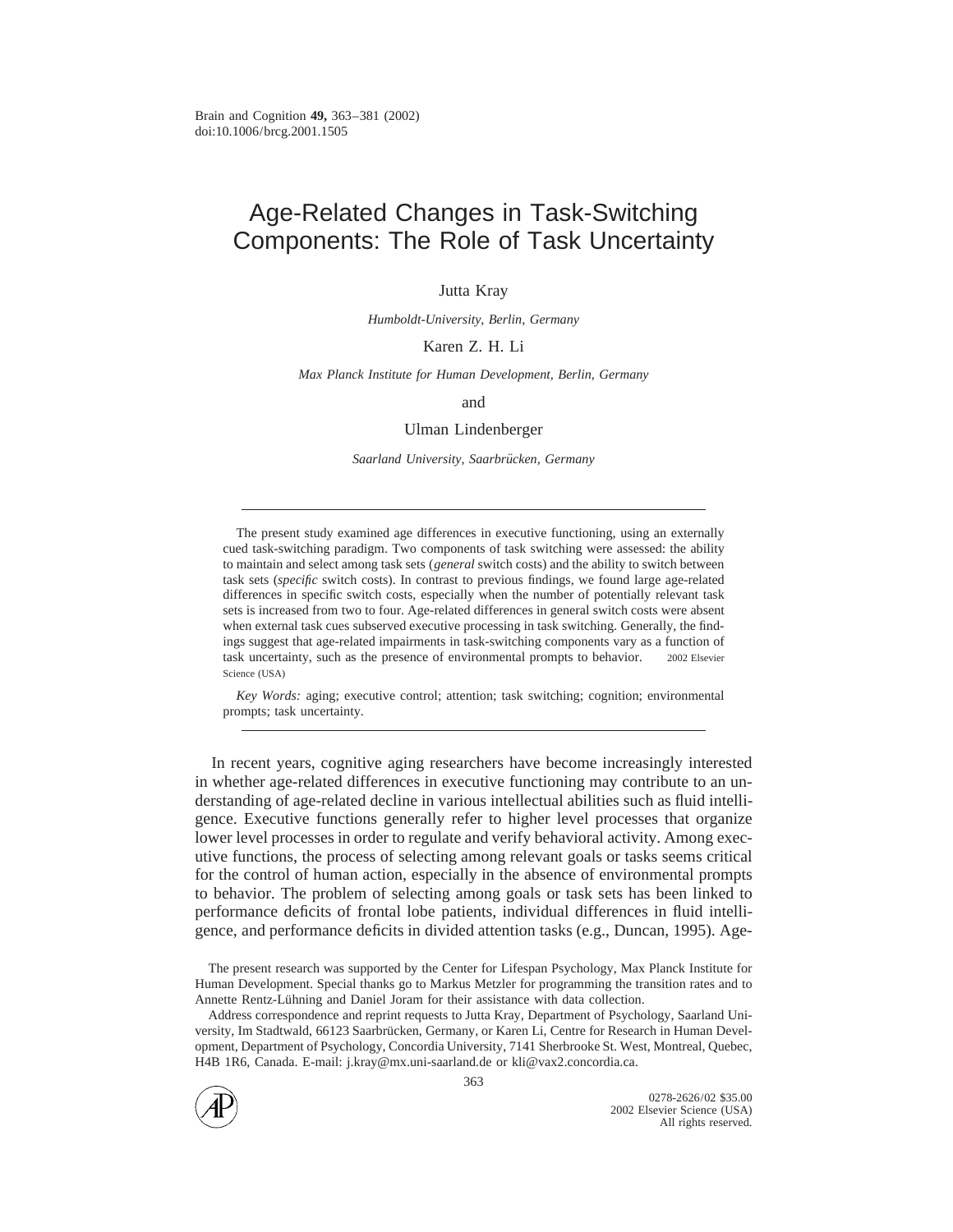related decline in a variety of cognitive tasks has also been attributed to deficits in the efficient control of one's own cognitive processing, that is, to executive functioning of the aging brain. Specifically, age-related performance deficits have been demonstrated (a) in divided attention or dual-task situations (e.g., Craik, 1977; Frensch, Lindenberger, & Kray, 1999; Hahn & Kramer, 1995; Hartley, 1992; Kramer, Larish, & Strayer, 1995; Mayr & Kliegl, 1993; Salthouse, Fristoe, Lineweaver, & Coon, 1995; Verhaeghen, Kliegl, & Mayr, 1997) and (b) in fluid intelligence tests, such as the Raven's Advanced Progressive Matrices Test (Raven, Court, & Raven, 1987; Salthouse, 1991). Moreover, there is empirical evidence suggesting that age-related neurobiological changes in certain prefrontal brain structures are more pronounced than changes seen in most other cortical brain areas and that specific cognitive functions associated with the frontal lobes, such as inhibitory control or working memory processes, decline more rapidly than other cognitive functions in old age (see Fabiani & Wee, 2001; Prull, Gabrieli, & Bunge, 2000; Raz, 2000; West, 1996; van der Molen & Ridderinkhof, 1998).

One frequently used paradigm, which may help to elucidate the processes underlying action control, is the task-switching paradigm. Specifically, task-switching research may allow separation of executive components and the study of their interactions (Allport, Styles, & Hsieh, 1994; Jersild, 1927; Meiran, 1996; Rogers & Monsell, 1995). Executive processing in task-switching situations refers to (a) the change of task-set configurations and (b) the selection of higher level goals or task sets and the maintenance of task representations (see Mayr, 2001). In most of the recent work, the first task-switching component has been defined as the difference between performance on responses in which a task switch occurs and those in which a task is repeated *within* blocks of trials (henceforth called *specific* switch costs; Meiran, 1996; Rogers & Monsell, 1995). Specific switch costs are assumed to represent how well the cognitive system establishes new stimulus–response rules or task settings; that is, how well it activates currently relevant stimulus–response rules and deactivates previously relevant ones.

Several theoretical accounts have been proposed for explaining the phenomenon of switch costs. For instance, Allport et al. (1994; Allport & Wylie, 1999) attributed switch costs as a type of proactive interference effect. According to their theoretical view, switch costs arise from a prolonged activation state of a previously relevant task set that decays only slowly and passively over time and thus interferes with performance of a newly relevant task set. In contrast, Rogers and Monsell (1995) suggested a distinction of endogenous and exogenous components of task control. In line with the Supervisory Attentional System (SAS) framework (Norman & Shallice, 1986; Shallice, 1994), the endogenous component reflects a possible top-down activation of relevant and inhibition of irrelevant task sets by the SAS, which can be executed prior to target presentation. In addition, the exogenous component is triggered by the task-relevant stimuli themselves and is needed to complete the reconfiguration process. More recently, De Jong, Berendson, and Cools (1999) provided an alternative account—the failure-to-engage (FTE) account—of switch costs, which refers to failures to effectively use the opportunities for advance preparation. Efficient preparation ''requires an explicit goal or intention to engage in such preparatory activities to be added to the basic goal structure that governs performance in the taskswitching paradigm, and retrieval and the carrying out of this intention at the proper time'' (p. 391).

What about age-related changes in the ability to switch flexibly between cognitive sets? Some empirical studies have shown that age differences in specific switch costs are small or absent when general slowing of old adults' performance in response time tasks is taken into account (Brinley, 1965; Hartley, Kieley, & Slabach, 1990;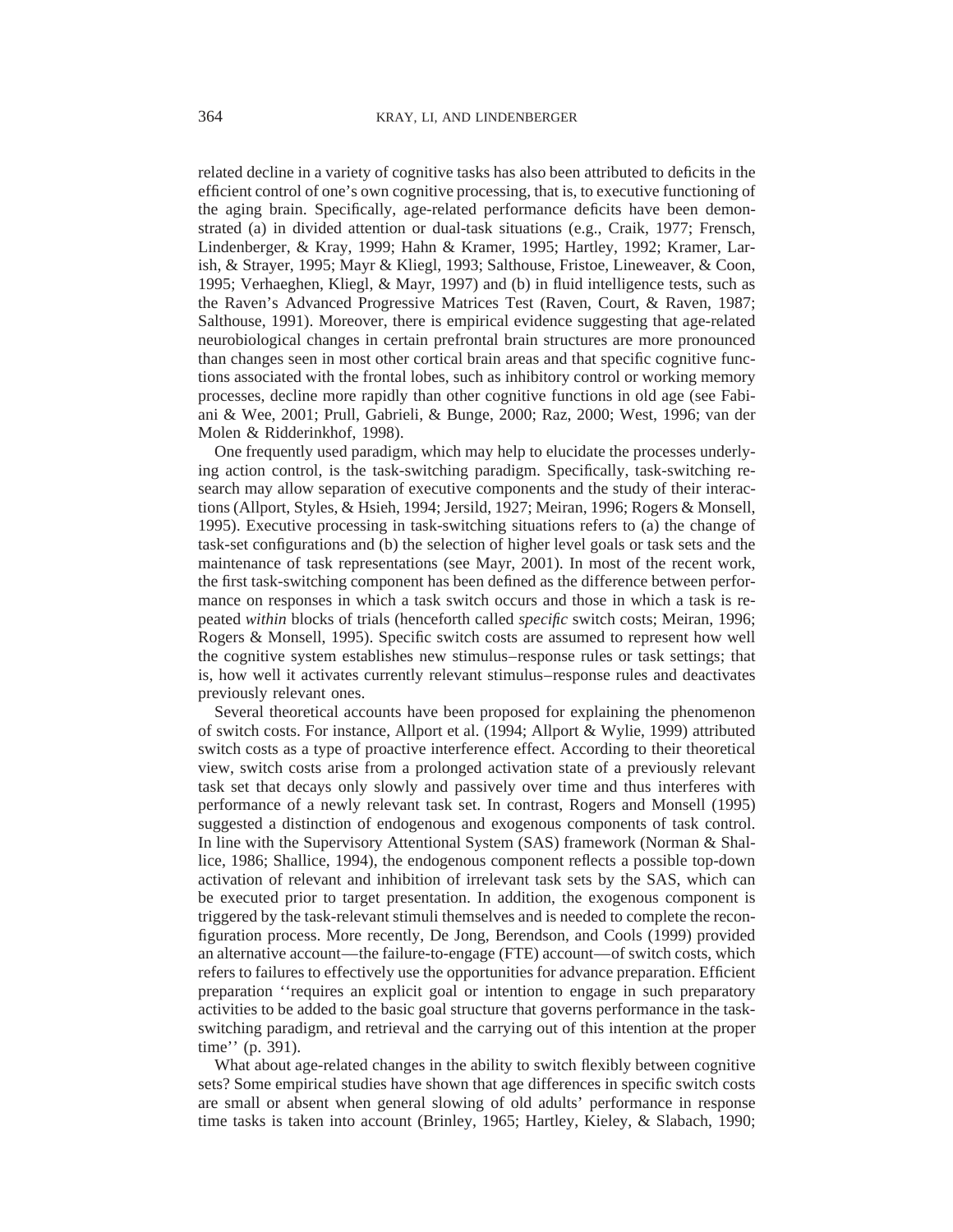Kramer, Hahn, & Gopher, 1999; Kray & Lindenberger, 2000; Mayr, 2001; Mayr & Kliegl, 2000; Salthouse, Fristoe, McGuthry, & Hambrick, 1998; van Asselen & Ridderinkhof, 2000). Similarly, Kramer et al. (1999) found significantly greater switch costs for older than for younger adults at the very beginning of practice but ageequivalent switching performance after three sessions of practice (see Experiment 1). However, Ridderinkhof, Span, and van der Molen (2002) reported a greater tendency for old adults than for young adults to perseverate in a WCST-like task. This pattern was attributed to specific age-related impairments in set-shifting abilities rather than to age-based deficits in rule-induction and monitoring performance.

Van Asselen and Ridderinkhof (2000) obtained significantly greater switch costs for old adults, compared to young adults, only for unpredictable task switches but not for predictable ones.<sup>1</sup> This finding seems to be consistent with results indicating that the ability to prepare the cognitive system in advance is relatively preserved in old age (Kramer et al., 1999; Kray & Lindenberger, 2000). One exception was reported by Kramer et al. (1999). In Experiment 3, they aimed at examining age differences in task-switching performance under conditions of increased memory load. In this experiment, participants had to switch after every fourth trial. In the paradigm, no explicit cue was provided which task to perform next; instead, task sequences were fully predictable. Hence, participants had to keep track of the task sequence while switching between cognitive tasks. With increasing memory load, old adults were not able to profit from increased RSI, but young adults did. In contrast, in the Kray and Lindenberger study, in which old adults showed reduced switch costs at long RSI's, participants were instructed to switch after every second trial.

Furthermore, age differences in specific switch costs are not modulated by the socalled backward inhibition effect obtained by Mayr and Keele (2000), that is, no specific age-related decline was found in inhibitory activity in terms of suppressing no longer relevant task sets (Mayr, 2001).

In sum, based on the recent findings, it seems that age differences in the ability to switch between task sets are modulated by conditions of novelty (unpredictable switches) and/or working memory constraints. In principle, the switching paradigm can be seen as a special case of a dual task paradigm in which participants are explicitly told what to do next. Hence, another possible source of set switching efficiency concerns the dual-task situation in general. This second task-switching component is assumed to reflect the requirement of keeping more than one task set active in working memory and determining which task set to perform next. The slow-down associated with such requirements has been termed ''*general* switch costs'' (Kray & Lindenberger, 2000). We define general switch costs as differences in performance *between switch blocks and single-task blocks.* Thus, general switch costs are derived at a block level of analysis, whereas specific switch costs are computed at the trial level (for a similar distinction, see Mayr, 2001). Other researchers define general switch costs, which they call ''mixing costs,'' as the difference between performance of trial repetitions in switch blocks and performance in single-task blocks (e.g., Los, 1999). Differences between these two approaches are discussed in more detail at the end of Results and Discussion.

A detailed discussion of several theoretical accounts of the phenomenon of mixing costs is provided by Los (1996). In his literature review, two general views on sources of mixing costs are distinguished—the strategic and the stimulus-driven views. A common assumption of the strategic view is that mixing costs arise because of differ-

<sup>&</sup>lt;sup>1</sup> Problematic with the interpretation of this finding is that participants received much more practice in the predictable than in unpredictable switches. Thus, age differences in specific switch costs may disappear also for unpredictable task shifts with increasing practice.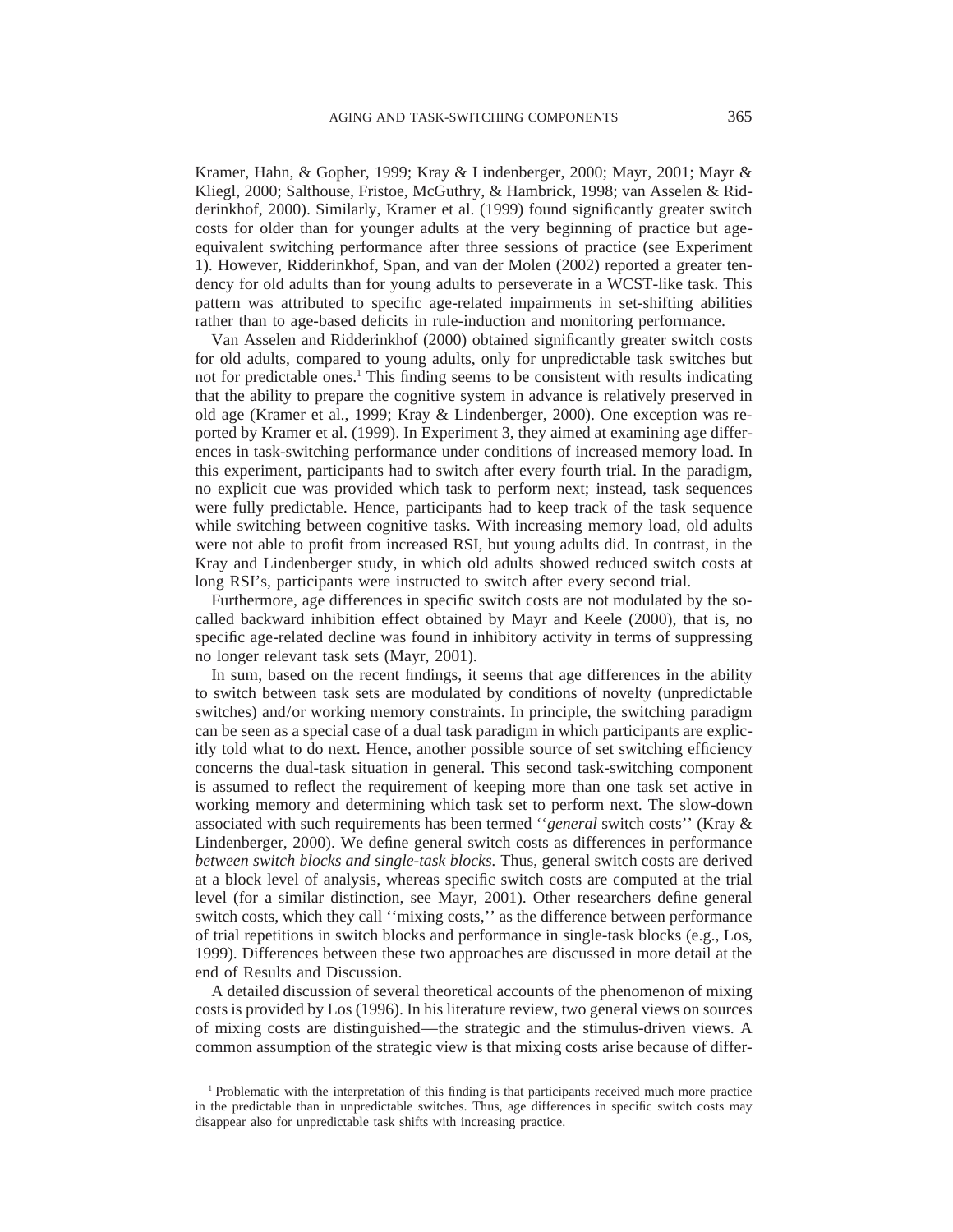ences in the preparedness for upcoming events due to greater uncertainty about the next trial in mixed-compared to single-task blocks. Examples of preparation models are (a) criterion-based models, which assume that response criteria such as speed– accuracy trade-offs are differently set in single- and mixed-block conditions; (b) arousal models, which argue that thresholds at which stimuli become arousing are set differently in single versus mixed blocks; and (c) structural models, such as twostage models, which propose that two stages are involved in mixed blocks, namely a preselection between task sets followed by the selection of S-R mapping within task sets (see also Rogers & Monsell, 1995). Finally, Strayer and Kramer (1994a, 1994b) point to the fact that single and mixed blocks differ in effective memory load. Hence, it is possible that response criteria are adjusted at the level of effective memory load.

Stimulus-driven accounts of mixing costs suppose that more trial-to-trial adaption is necessary due to greater variability in mixed- than in single-task blocks. For instance, sequential effects are usually seen as stimulus-driven processes reflecting residual activity of preceding trials. Two mechanisms that might explain sequential effects are associative priming and mental inertia (cf. Los, 1996; see also Allport et al., 1994).

Similar to two-stage models, we also assume that two processes are involved in task switching. One selection process operates at the level of task sets. In the present context, precues of task sets may facilitate the selection processing for setting up the cognitive system for the relevant task because task cues reduce uncertainty about what to do next. For this reason, general switch costs are expected to be lower in precuing paradigms than in paradigms without task-set precues. Then, a second selection process follows that determines the correct response on the basis of target properties.

Recent empirical studies on age differences in general switch or mixing costs found significantly greater general switch costs for old than for young adults even when general slowing was taken into account (Kray & Lindenberger, 2000; Mayr, 2001; van Asselen & Ridderinkhof, 2000). Moreover, Kray and Lindenberger (2000) and Mayr (2001) found larger age differences in general than in specific switch costs. In these studies, older adults had greater difficulty than younger adults in selecting among potentially relevant task sets while switching. This pattern appears to be robust across a variety of experimental contexts such as extensive practice, increased preparation time, and different task domains. Importantly, general and specific switching components are separable into two distinct but intercorrelated latent factors (Kray & Lindenberger, 2000). However, the findings may be restricted to a particular environmental context in which control demands were high, that is, when external cues were absent. A more recent study (Mayr, 2001) replicated the finding of larger age differences in general switch costs (global set-selection costs) than in specific switch costs (local switch costs) under conditions of stimulus ambiguity and full response-set overlap. Mayr (2001) interpreted this as an age-related impairment in the ability to differentiate among task sets, which is magnified when ambiguity is induced at stimulus and response levels. Again, age-related impairments in task-switching performance were found under conditions of ''task uncertainty'', that is, of low environmental prompts to behavior (e.g., Duncan, 1995).

Further evidence for the importance of the general switching component in efficient action regulation comes from recent neurocognitive studies. For example, Keele and Rafal (2000) investigated general and specific switching components with a cued switching paradigm that compared patients with frontal lobe damage and matched controls. However, specific switch costs did not differ across groups but patients with lesions in the left frontal lobe showed larger general switch costs than the other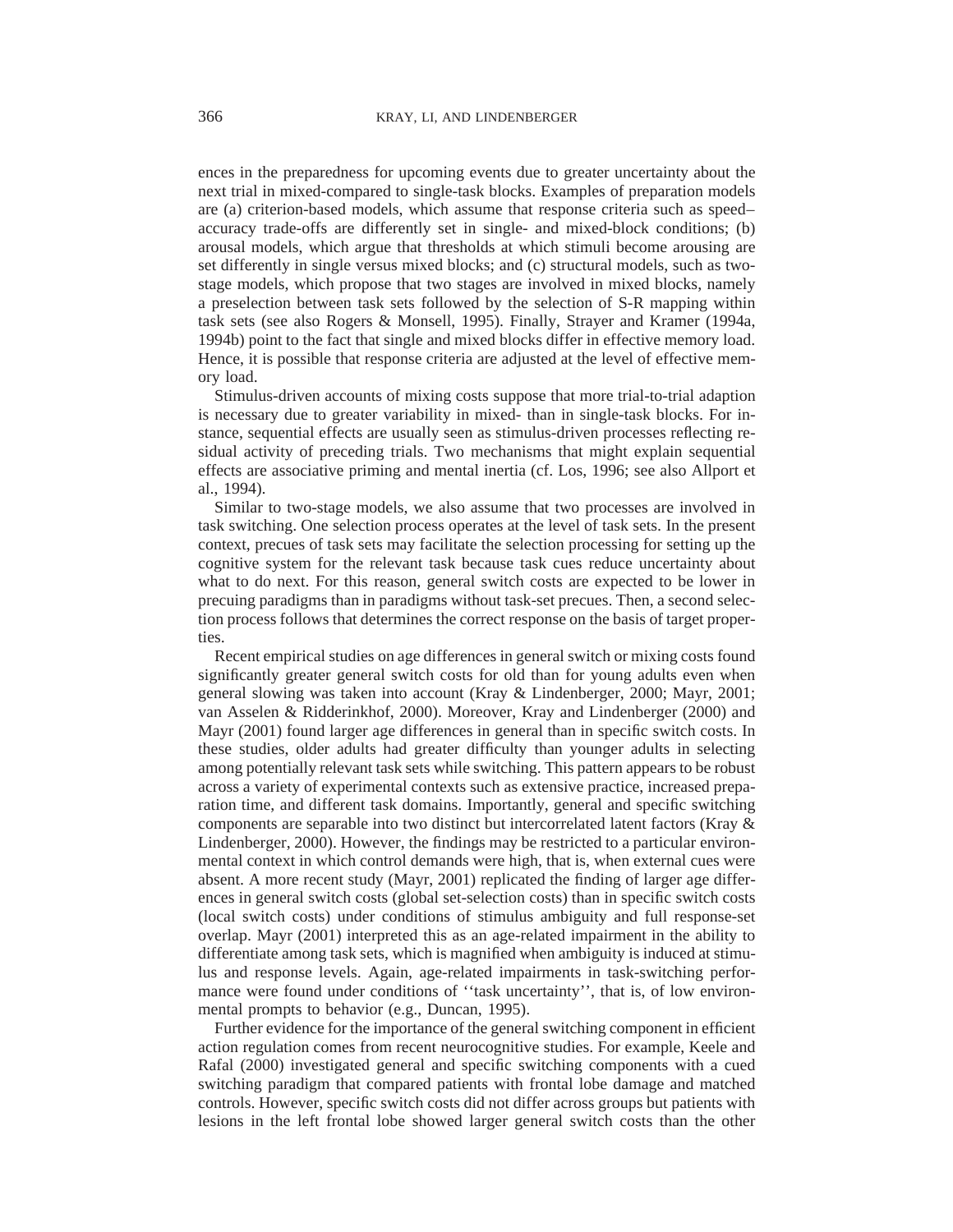groups. Mecklinger, von Cramon, Springer, and von Cramon (1999) also found that specific switch costs were not significantly larger in patients with brain damage in the left or right cortex. Moreover, specific switch costs were not increased in patients with frontal lobe damage relative to patients without frontal lobe damage.

Taken together, the findings from cognitive aging and neuroscience research suggest that the selection processes (associated with general switch costs) which prepare the system for an upcoming action appear to be related to frontal lobe functioning and are also affected by aging. In contrast, switching processes (associated with specific switch costs) may not be critically associated with prefrontal brain structures. Instead, recent fMRI studies support the view that the anterior cingulate seemed to be critical for conflict detection and resolution at the level of response sets rather that at the level of task sets (e.g., Carter et al., 1999).

A major goal of the present study was to examine whether the same pattern of age differences in general and specific switch costs can be found under conditions of greater environmental support but lower predictability of switching. From the literature on cognitive aging (see McDowd & Shaw, 2000; Zacks, Hasher, & Li, 2000, for reviews), we expected that task cues would help older adults organize cognitive processing during task switching (see also Duncan, 1995; Hartley et al., 1990) and should thus reduce the age differences in general switch costs. The inclusion of task cues may change the activation of the currently triggered task sets relative to the other potentially relevant task sets. That is, selecting among task sets or goals should be facilitated by external cues. In contrast, with no environmental cues, the activation of the currently relevant task set must be internally triggered and the other potentially relevant task sets must be selected against (see Li, Lindenberger, Rünger, & Frensch, 2000, for similar ideas).

A related issue is whether age differences in task-switching components would be affected by the number of alternative task sets. We expected that the selection among many tasks should take more time, that is, general switch costs should be greater, when the number of potentially relevant task sets is increased. Furthermore, we assumed that specific switch costs should be magnified with increasing numbers of task sets because the selection demands should be large when there is a complete overlap of response mappings across task sets. For example, Meiran (2000) found that specific switch costs are reduced when ambiguity at the response-set level is reduced, that is, when two task sets were mapped onto different response keys instead of the same response keys.

To unconfound possible effects of task set number and switch density on general and specific switch costs, we orthogonally manipulated (a) the number of sets to be held in working memory and (b) the frequency or density of task switches to be performed within a given block of trials.

In sum, the goals of the present study were, first, to determine if greater age effects on general compared to specific task-switching components observed in task conditions without provision of external cues would also be observed when external task cues are present. Second, we wished to examine whether age differences in general and specific switch costs are affected by the number of currently relevant tasks, switch density, or both.

# METHOD

#### *Participants*

Seventy-three participants were recruited for a single-session study. The sample was stratified by age and gender (see Table 1). One young adult was excluded from data analysis due to extremely high error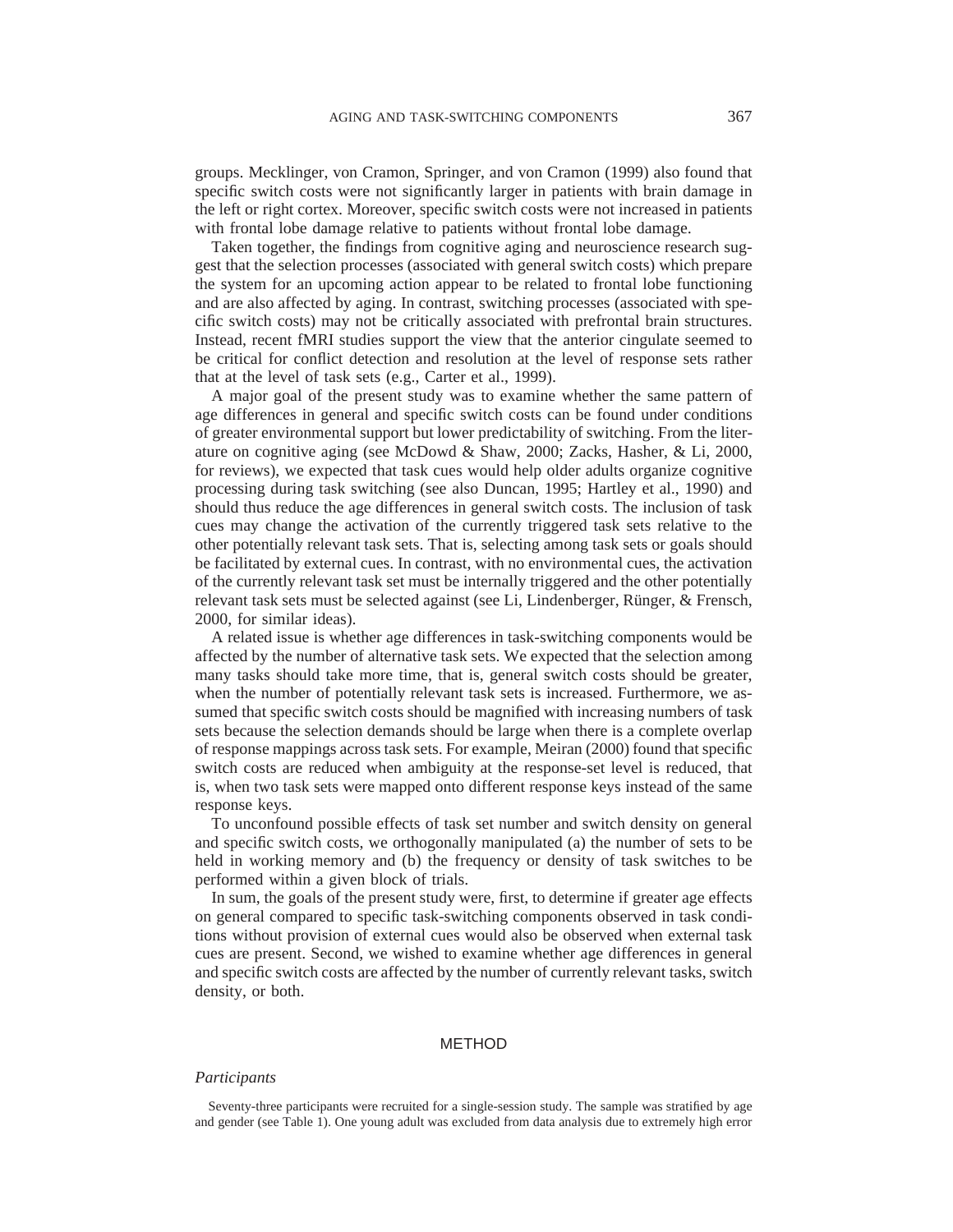|               |       | $\sim$ |       |      |  |
|---------------|-------|--------|-------|------|--|
|               | Young |        | Old   |      |  |
| Variable      | M     | SD     | M     | SD   |  |
| n             | 36    |        | 36    |      |  |
| % female      | 50    |        | 50    |      |  |
| $Age^a$       | 23.06 | 2.99   | 66.83 | 2.94 |  |
| Self-reported |       |        |       |      |  |
| Health $^b$   |       |        |       |      |  |
| Physical      | 1.86  | 0.72   | 2.31  | 0.52 |  |
| Mental        | 1.81  | 0.58   | 2.03  | 0.51 |  |
| Vocabulary    | 25.00 | 4.45   | 27.44 | 3.38 |  |
| Digit-Symbol  | 62.08 | 8.57   | 44.83 | 8.39 |  |
|               |       |        |       |      |  |

TABLE 1 Descriptive Statistics for Younger and Older Adults for Self-Rated Health, Vocabulary, and the Digit-Symbol Substitution Test

*<sup>a</sup>* Age range of young adults (19–30 years) and of old adults (59–72 years).

*b* Self-reported health was assessed with a Likert scale ranging from

1 (*excellent*) to 5 (*very poor*).

rates relative to group means. Almost all of the young participants were recruited from the Humboldt University at Berlin or from a subject pool of the Max Planck Institute for Human Development. Most of the older adults were recruited from a subject pool of the Max Planck Institute for Human Development or by personal contact. All subjects received 40 DM (about U.S. \$20.00) for participation. Demographic characteristics for each age group are summarized in Table 1.

Younger and older adults reported themselves to be in good mental and physical health. No significant age differences were obtained in subjective mental health scores, but older adults rated themselves as significantly less healthy than young adults,  $t(70) = 2.98$ ,  $p < .01$ . In line with a number of previous findings (Verhaeghen & Salthouse, 1997), differential age trends were found for two intellectual abilities: perceptual speed and knowledge. Highly negative age differences were observed for perceptual speed, as measured by the Digit–Symbol Substitution Test (Wechsler, 1982),  $t(70) = -8.63$ ,  $p < .01$ . In contrast, positive age differences were obtained for knowledge, that is, older adults had significantly higher scores in a vocabulary subtest<sup>2</sup> than did younger adults,  $t(70) = 2.63$ ,  $p = .01$ .

#### *Materials*

We used IBM-compatible computers for data collection. Stimuli were presented on a CTX 17-inch color monitor with a dark blue background. Responses were registered by left and right ''control'' keys. All stimuli were familiar German words. Participants were instructed on the four different tasks, in which they decided (a) if the stimulus was an animal or nonanimal, (b) if the number of syllables was equal to one or two, (c) if the number of letters was odd or even, or (d) if the word contained the letter H. For all four tasks, the same two response keys were used. Table 2 outlines the left–right response mappings and external cues for each task.

| <b>Tasks</b>            | Response assignment | External cues |     |        |
|-------------------------|---------------------|---------------|-----|--------|
|                         | Left key            | Right key     | Cue | Color  |
| A: Category?            | Nonanimal           | Animal        | K   | Green  |
| B: Number of syllables? | <b>One</b>          | Two           | S   | Blue   |
| C: Number of letters?   | Unequal             | Equal         | Z   | Yellow |
| $D:$ Letter $H$ ?       | No H                | With H        | в   | Red    |

TABLE 2 Tasks, Response Assignment, and External Cues

<sup>2</sup> In the present study, we used a computerized version of the vocabulary subtest Spot-a-Word that was adapted from the Lindenberger, Mayr, and Kliegl (1993) study and included 35 items instead of 20 items.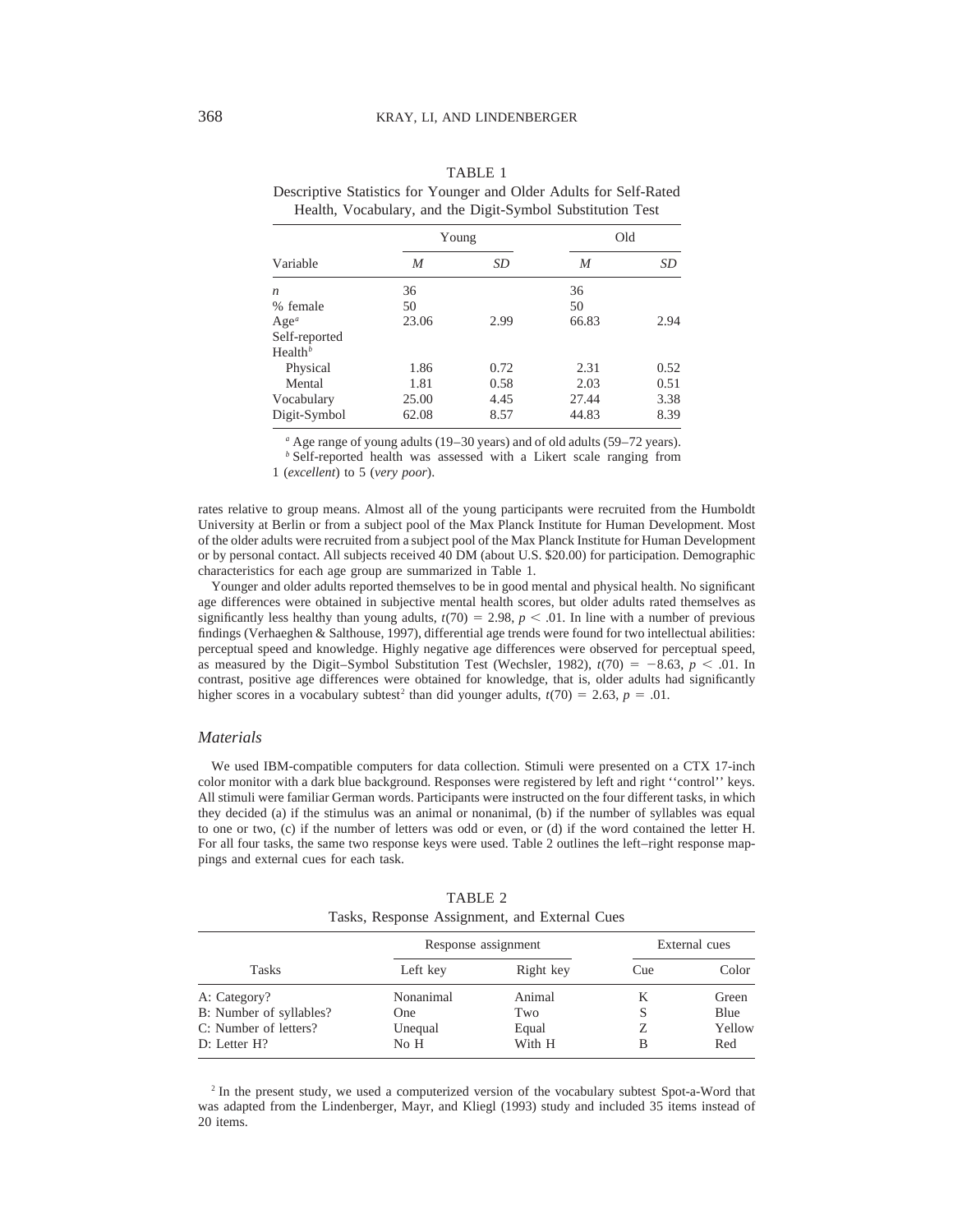These four two-choice tasks  $(2 \times 2 \times 2 \times 2)$  resulted in 16 possible stimulus–attribute combinations. For instance, the target CAT is characterized as a word belonging to the category of animals, the number of syllables is equal to one, the number of word letters is uneven, and the word does not contain letter H. For each stimulus–attribute combination, we found eight stimuli except for one combination (animals, two syllables, even, with H) for which we found only six different stimuli.

To provide external cues, a single letter indicated which task to perform in the next trial: K for the category task; S for the syllable task; Z for the number of letters task; and B for the letter H task. Cues and targets were displayed in uppercase 34-point bitmap font (Swiss regular). To help participants remember the cue–task relations, the cues and targets were shown in a different color for each task set. In addition, we placed a small sign above the keyboard listing the stimulus–response relationships.

## *Procedure*

The study lasted approximately 2 h with a 10-min break after about 50 min. Participants first completed a consent form and a short demographic questionnaire. Next, we administered the Digit–Symbol Substitution Test in groups of two to four participants. Then, participants moved to individual testing rooms and performed the vocabulary test and then the experimental tasks on computer. All participants had a short break after the first hour of testing.

In the experimental task, participants began with a practice block of 48 trials in which they performed all of the four tasks in combination. Then, they worked through 36 experimental blocks: 12 blocks for each of the set size conditions (1, 2, and 4). In Set Size 1, participants performed Task A, *or* B, *or* C, *or* D within a given block. In Set Size 2, they switched between Task A *and* B in half of the blocks and between Task C *and* D in the other half. Finally, in Set Size 4, participants performed all four tasks in each block. For switch blocks (Set Sizes 2 and 4), we manipulated the switching rate by constructing task sequences that differed in the percentage of switch to nonswitch trials (37.5, 50, and 75%). The task sequences were randomized with two constraints: (a) all four tasks were shown an equal number of times and (b) there was a near-equal number of task transition pairs (e.g., AA, AB, AC, and AD).

Each block consisted of 33 trials, yielding a total of  $36 \times 33 = 1188$  trials. The first trial in each block was not analyzed and those trials were always drawn from the pool of practice stimuli. Each test block consisted of two word lists that were randomly assigned to the experimental conditions. Furthermore, to control for sequential effects, participants were randomly assigned to one of six possible orderings of the set-size factor (cf. Kray & Lindenberger, 2000, where order was fixed).

*Trial procedure.* We used a task-switching paradigm in which a fixed cue–target interval of 1000 ms was given before the appearance of the target. Together, the cue and target then remained for a maximum 5000 ms or until a response was made. The time between response (or timeout) and the appearance of the next cue (response stimulus interval) was fixed at 1000 ms.

Instructions were given both verbally and visually on the computer. Participants were told to respond as quickly and accurately as possible. On test trials, feedback was only given after incorrect responses. Depending on the error type, the feedback ''wrong'' or ''too slowly'' was presented below the target for 1000 ms. The procedure in the practice block was similar to the experimental blocks, but participants had no time limits for responding, and feedback ("correct" or "wrong") was given after every trial.

# RESULTS AND DISCUSSION

The focus of data analysis was on mean latencies for correct responses. Overall, the error rates were low: We obtained very few incorrect responses (2.8% for young adults and 2.4% for old adults) and responses exceeding 5000 ms (0.1% for young adults and 0.7% for old adults). For all analyses of variance, we used logarithmtransformed reaction times so that mean differences were equivalent to ratio scores and therefore less sensitive to differences in baseline performance (Kliegl, Mayr, & Krampe, 1994; Ratcliff, 1993). We show log-transformed latencies in all figures and, for reference, untransformed mean latencies in Appendices 1 and 2.

## *Set Size Effects*

To examine whether age differences in general and specific switch costs are affected by the number of potentially relevant task sets, we carried out a repeatedmeasures ANOVA with Age Group (young, old) as a between-participants variable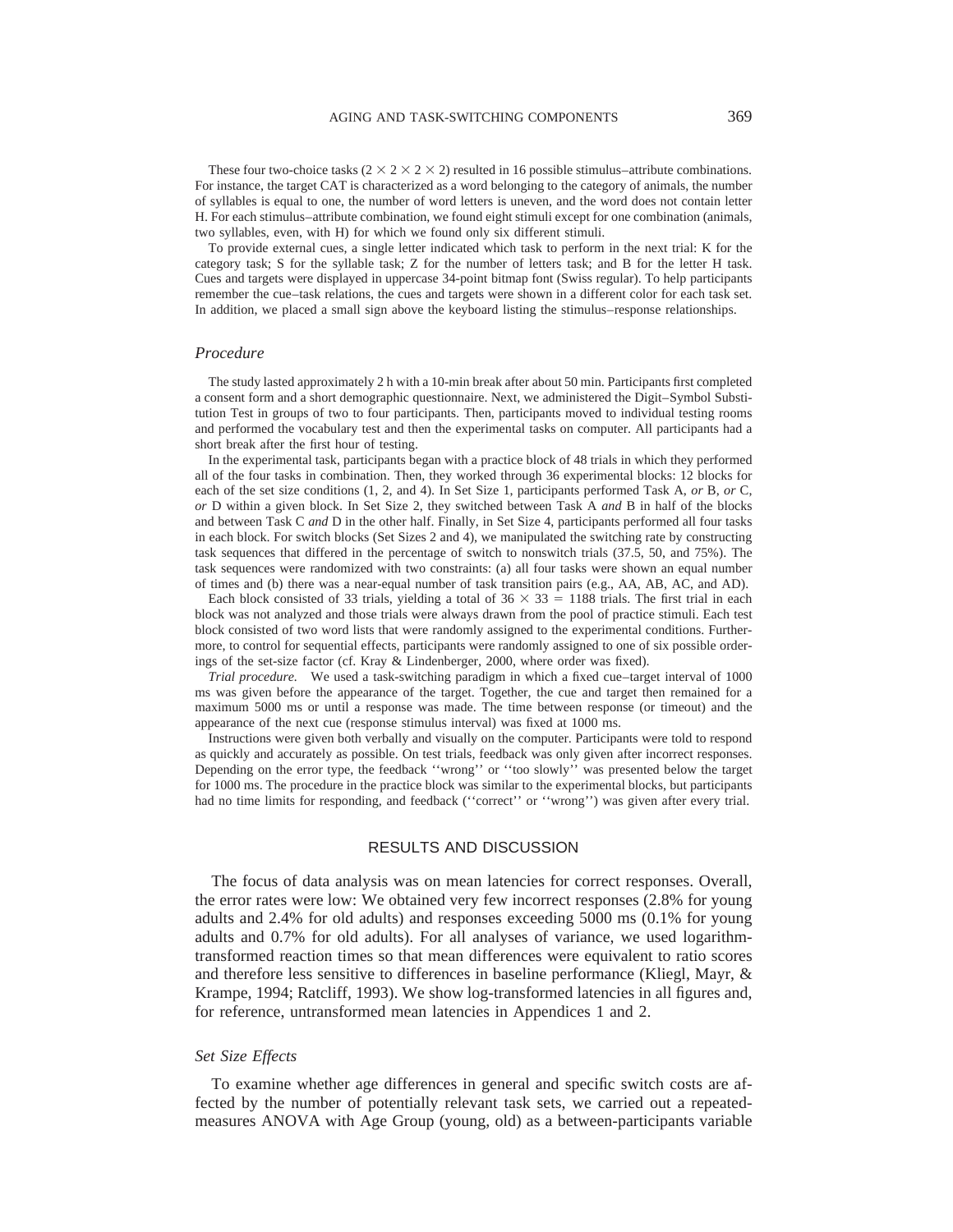and three a priori within-participants contrasts: General switch costs were indicated by Set Contrast 1, which tested means of Set Size 1 against means of Set Sizes 2 and 4. In Set Contrast 2, means of Set Size 2 were tested against means of Set Size 4 to investigate further effects of Set Size. Specific switch costs were indicated by the Switch Contrast, in which means of switch trials were tested against means of nonswitch trials. We also ran within-subjects contrasts without Age Group as a between-participants variable to determine whether general and specific switch costs are affected by the set size variable. Figure 1 shows the log-transformed latencies as a function of Age Group, Set Size, and Trial Type.

In general, we found significant general switch costs overall (Set Contrast 1), *F*(1,  $70) = 108.99$ ,  $MSE = 0.48$ ,  $p < .01$ , suggesting slower latencies for switch blocks versus single-task blocks. We also observed substantial specific switch costs (Switch Contrast):  $F(1, 70) = 306.15$ ,  $MSE = 0.04$ ,  $p < .01$ . However, we observed no significant differences when participants switched between 2 versus 4 task sets: that is, Set Contrast 2 was nonsignificant,  $F(1, 70) = 0.58$ ,  $MSE = 0.18$ ,  $p > .01$ . Thus, *general* switch costs were not enlarged when the number of task sets was increased. In contrast, we obtained significantly larger *specific* switch costs when the number of task sets was increased from two to four (Switch Contrast  $\times$  Set Contrast 2),  $F(1, 1)$  $70) = 14.17$ ,  $MSE = 0.02$ ,  $p < .01$ .

We also obtained substantial age differences in general switch costs (Age Group  $\times$ Set Contrast 1),  $F(1, 70) = 5.64$ ,  $MSE = 0.48$ ,  $p = .02$ , suggesting that older adults showed slower latencies in switching conditions than in single-task conditions compared to younger adults. Moreover, we found significant age differences in specific switch costs (Age Group  $\times$  Switch Contrast),  $F(1, 70) = 25.97$ ,  $MSE = 0.04$ ,  $p <$ .01. That is, within switch blocks, older adults were significantly slower than younger adults in switch trials relative to nonswitch trials. Additional post hoc analyses indicated that the age differences in general switch costs (Set Contrast 1) were *only* significant for switch trials and *not* for nonswitch trials,  $F(1, 70) = 10.16$ ,  $MSE =$ 0.17,  $p < .01$ . Hence, age differences were confined to switch trials which stands in clear contrast to most of the previous findings on age differences in task switching (e.g., Kray & Lindenberger, 2000; Mayr & Kliegl, 2000; van Asselen & Ridderinkhof, 2000).



**FIG. 1.** Means of log-transformed RTs as a function of age group, set size, and trial type.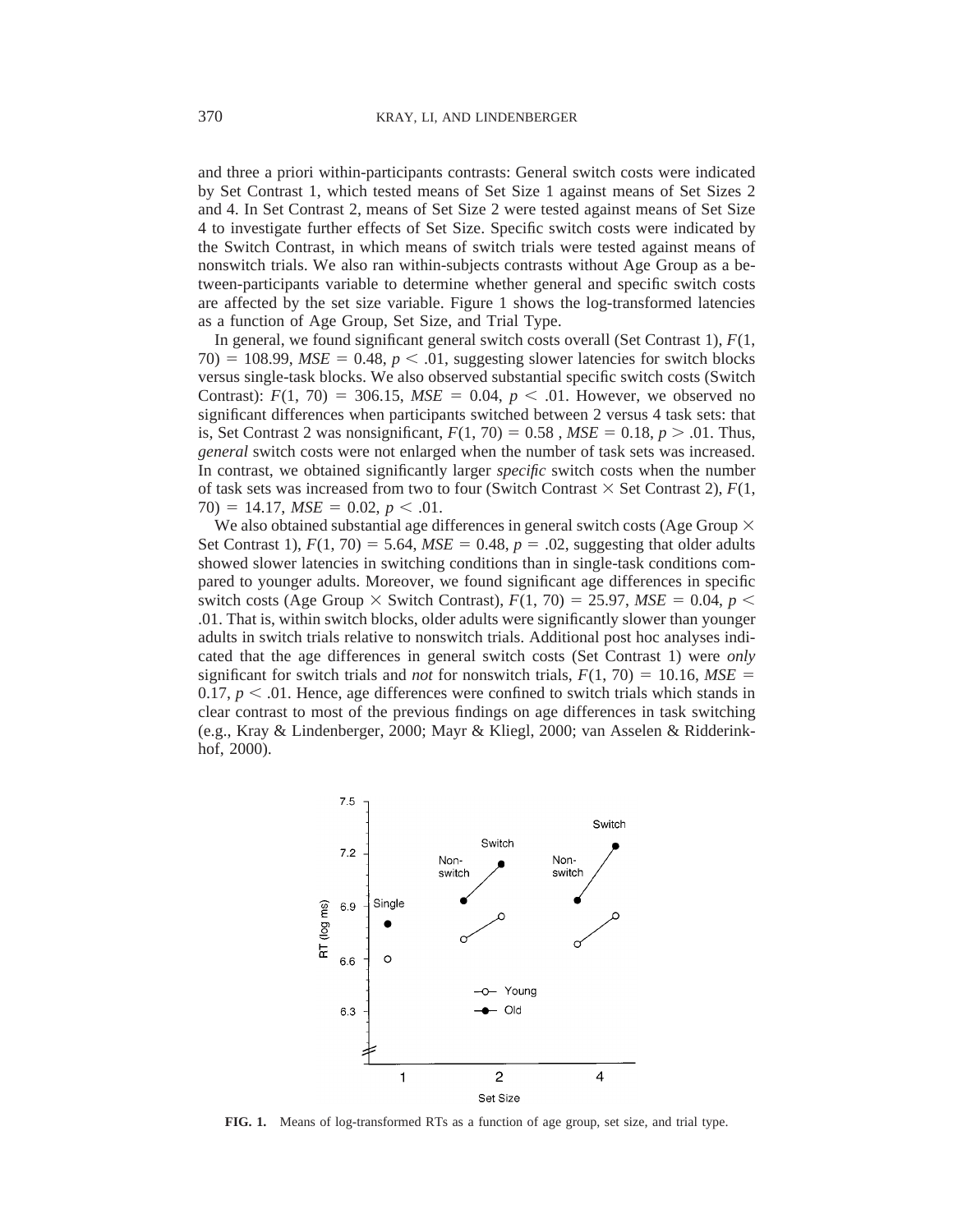#### *Switch Rate Effects*

To examine the influence of the density of a task switch for age differences in general and specific switch costs, we computed a repeated-measures ANOVA with Age Group (young vs old) as a between-participants factor and Trial Type (switch vs nonswitch), Switch Rate (37.5, 50, and 75%), and Set Size (2 vs 4) as withinparticipants factors. The results are straightforward (see Fig. 2). The density or rate of switching interacted with no other experimental variables in the present study. Thus, the observed age differences in general and specific switch costs were not influenced by the rate of switching (all  $p's \geq .20$ ).

#### *Task-Specific Effects*

We also explored whether age differences in general and specific switch costs varied as a function of the task-specific processing required for performing each of the four tasks. Although we used only verbal materials in the experiment, the cognitive operations for each task were quite different. For example, semantic retrieval was important for the category task, but was less important for counting the number of letters or syllables contained in a word. To examine task-specific effects on the pattern of age differences in general and specific switch costs, we first conducted a repeatedmeasures ANOVA using Age Group (young vs old) as a between-participants factor and Set Size (1 vs 2 vs 4) and Task (category vs syllable vs number of letters vs letter H) as within-participant factors. This overall analysis yielded a significant triple interaction of Age Group, Set Size, and Task,  $F(6, 70) = 5.77$ ,  $MSE = 0.005$ ,  $p <$ .01. Therefore we computed separate ANOVAs for each of the four tasks.

Results were relatively consistent across all four tasks. General switch costs (Set Contrast 1) were found for all four tasks (all  $p's < .01$ ). In contrast, changing the set size from two to four (Set Contrast 2) did not increase response latencies for any of the tasks ( $p$ 's  $> 0.10$ ). Moreover, specific switch costs were highly significant for all four tasks (all  $p's < .01$ ).

Significant age differences in general switch costs (Age Group  $\times$  Set Contrast 1) were only observed for the category task,  $F(1, 70) = 4.96$ ,  $MSE = 0.61$ ,  $p = .03$ , and the syllable task,  $F(1, 70) = 20.41$ ,  $MSE = 0.71$ ,  $p < .01$ , favoring younger



**FIG. 2.** Means of log-transformed RTs as a function of age group, set size, and switch rate.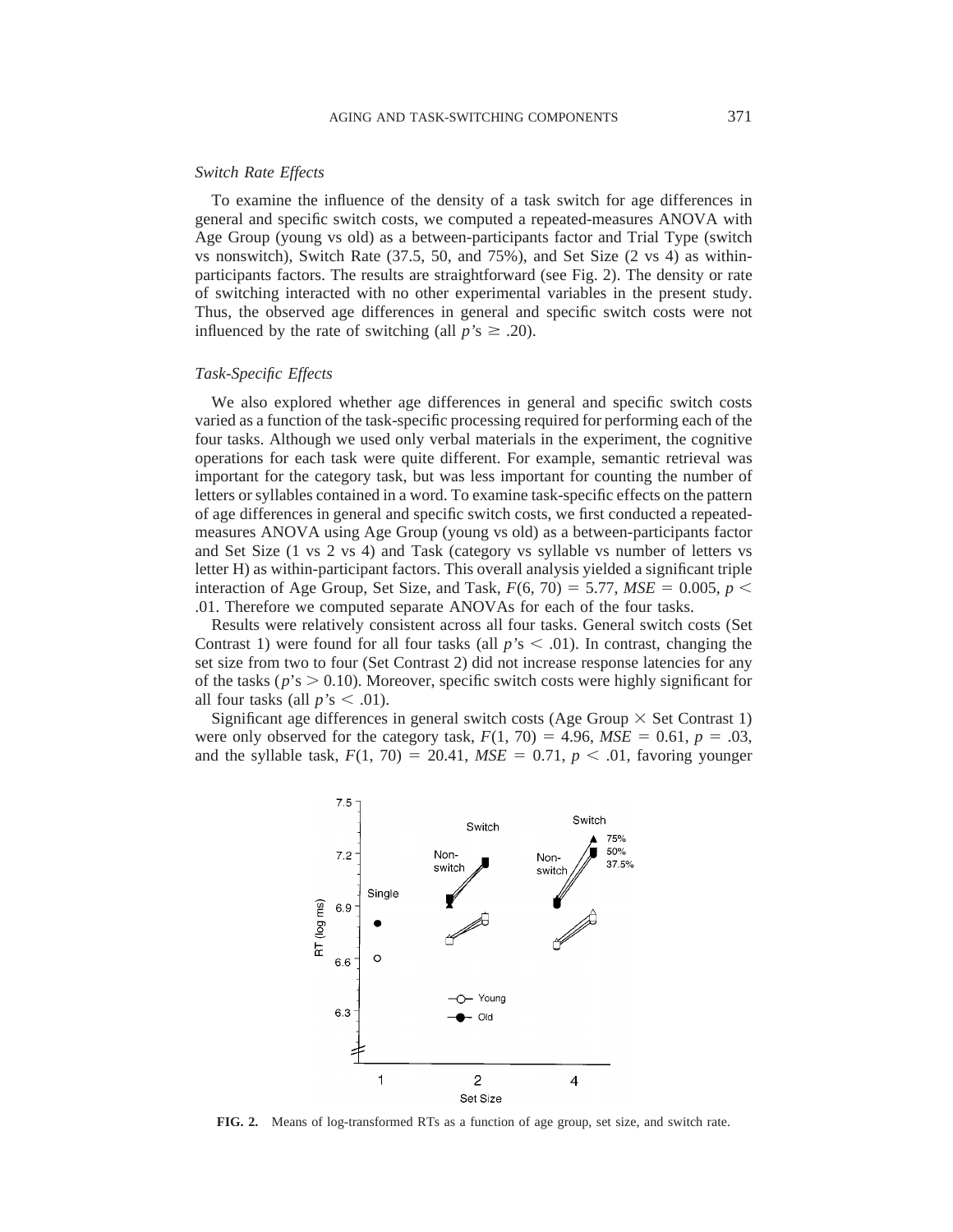adults. However, post hoc analyses using the category task data indicated that age differences in general switch costs (Age Group  $\times$  Set Contrast 1) were *only* significant for switch trials,  $F(1, 70) = 11.63$ ,  $MSE = 0.21$ ,  $p < .01$ , and *not* for nonswitch trials. In contrast, for the syllable task, Age Group  $\times$  Set Contrast 1 was significant for both nonswitch,  $F(1, 70) = 8.93$ ,  $MSE = 0.15$ ,  $p < .01$ , and switch trials,  $F(1, 70) = 8.93$ ,  $MSE = 0.15$ ,  $p < .01$ , and switch trials,  $F(1, 70) = 8.93$  $70) = 29.22$ ,  $MSE = 0.24$ ,  $p < .01$ .

In addition, we obtained significant age differences in specific switch costs for all four tasks, suggesting that older adults were more slowed for switch than for nonswitch trials in the category task,  $F(1, 70) = 14.66$ ,  $MSE = 0.01$ ,  $p = .01$ ; the syllable task,  $F(1, 70) = 20.41$ ,  $MSE = 0.71$ ,  $p < .01$ ; the letter H task,  $F(1, 70) = 12.48$ ,  $MSE = 0.06$ ,  $p < .01$ ; and for the number of letters task,  $F(1, 70) = 4.43$ ,  $MSE =$ 0.06,  $p = .04$ .

In sum, we obtained substantial age differences in *specific* switch costs, whereas age differences in *general* switch costs were only moderate or absent; that is, they were confined to switch trials. This pattern of results generalized across four task sets even though they differed in difficulty and involved different task-specific processing (cf. Kramer et al., 1999; Kray & Lindenberger, 2000; Mayr & Kliegl, 2000).

## *A Comparison of Internally and Externally Cued Switching Paradigms*

The present pattern of results is in direct opposition to that of our first study (Kray & Lindenberger, 2000). In this study, we found larger age differences in general than in specific switch costs. In order to explore whether age differences in general and specific switch costs differ as a function of the presence versus absence of task cues, we compared switching data across both studies.

The following analysis was restricted to those experimental conditions that were closely comparable across experiments. In both studies, a switching paradigm was used in which participants performed two task sets in isolation (Set Size 1) and switched between both task sets (Set Size 2). Switching rate in mixing blocks was 50%. In contrast to the present study (Study II), in the Kray and Lindenberger study (Study I) no task cues were used. Instead, task sequences were fully predictable and consisted of AABB runs. Familiar words were used as stimulus materials in both studies. In both studies, the two tasks were to classify words in terms of semantic categories or in terms of number of syllables. In the first task, participants were asked to decide whether the word referred to an animate or inanimate object (Study I) or whether the word belonged to the category of animals (Study II). In both studies, participants were instructed in the second task to decide whether the number of syllables was equal to one or two. In both studies only two response keys, a left and right response button, and two effectors (left and right index finger ) were used.

In Study I, time intervals between response and presenting the next target were set to 200 and 1200 ms. In Study II, time intervals between cue and target presentation were fixed to 1000 ms. The following analysis only includes those blocks with time intervals of 1200 ms.

A further difference between both studies refers to the amount of practice. The first study consisted of an introduction phase, pre- and posttest, and four sessions of practice. The second study was a single-session experiment. Therefore, we only include data from the pretest session of Study I for the following analysis.

In the first study, we investigated 39 younger adults (20–40 years of age; mean age  $= 29.5$ ) and 39 older adults (61–80 years of age; mean age  $= 69.5$ ), which is comparable to the sample characteristics of the present study (see Table 1).

We conducted an ANOVA with Age Group (young vs old) and Cue (present vs absent) as between-participants factors and Trial Type (single vs nonswitch vs switch)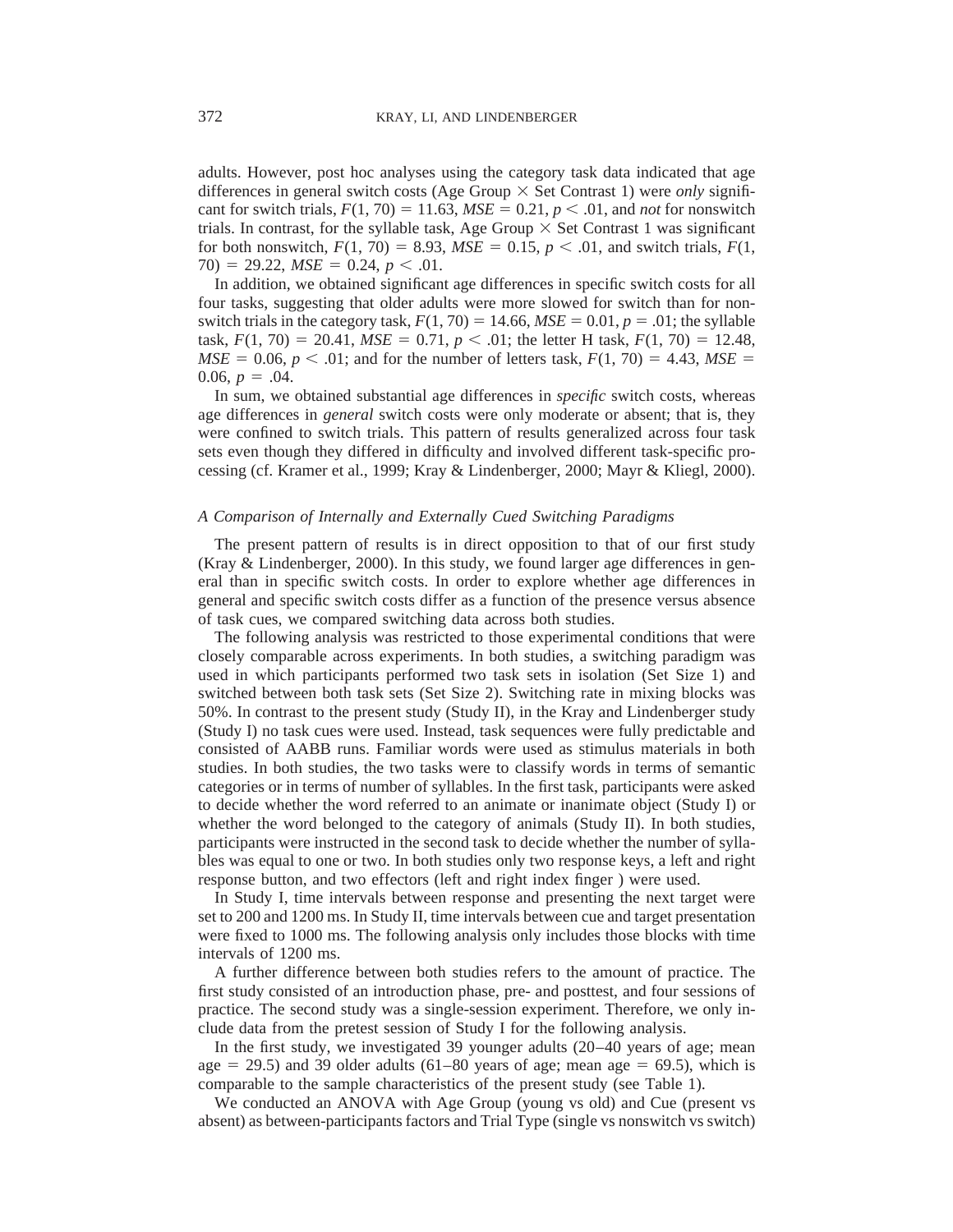as a within-participant factor. Furthermore, two orthogonal contrasts were specified for Trial Type: First, mean latencies of both single tasks were tested against mean latencies of pooled nonswitch and switch trials (general switch costs). Second, mean latencies of nonswitch trials were tested against mean latencies of switch trials (specific switch costs). Results indicated substantial general switch costs,  $F(1, 147) =$ 218.20,  $MSE = 0.15$ ,  $p < .01$ , and specific switch costs,  $F(1, 147) = 143.39$ ,  $MSE =$ 0.03,  $p \leq 0.01$ , across both studies. When external task cues were absent, general switch costs were significantly larger,  $F(1, 147) = 5.12$ ,  $MSE = 0.15$ ,  $p = .02$ , as were specific switch costs,  $F(1, 147) = 9.69$ ,  $MSE = 0.04$ ,  $p < .01$ , than when cues were provided (see Fig. 3).

Separate analyses of variance for younger and older adults showed that for older adults, general switch costs were significantly reduced with the provision of external cues,  $F(1, 73) = 3.94$ ,  $MSE = 0.19$ ,  $p < .01$ , in line with the environmental support view. Further, for young adults, specific switch costs were significantly smaller under externally cued conditions,  $F(1, 73) = 11.59$ ,  $MSE = 0.03$ ,  $p < .01$ .

Because the present findings were in the opposite direction to our previous findings, we aimed to compare age differences in general and specific switch costs across both studies, that is, as a function of the presence and absence of task cues. The additional analysis suggests that general switch costs were greater for uncued versus cued task switching (cf. De Jong et al., 1999; Hartley et al., 1990). In contrast to previous findings, we found substantial age differences in specific switch costs for externally cued conditions. These findings cannot be a result of age differences across both studies because for single-task conditions, younger and older adults performed better under internally cued conditions in the previous study (means of log-transformed RTs for the young  $= 6.41$  and for the old  $= 6.59$ ) than under externally cued conditions in the present study (means of log-transformed RTs for the young  $= 6.53$  and for the  $old = 6.63$ ). However, we recognize that the nature of the preceding comparisons between subjects and across experiments—limits the inferential power of our analysis.



**FIG. 3.** A comparison of general switch costs (top panel) and specific switch costs (bottom panel) between cued and noncued switching paradigms.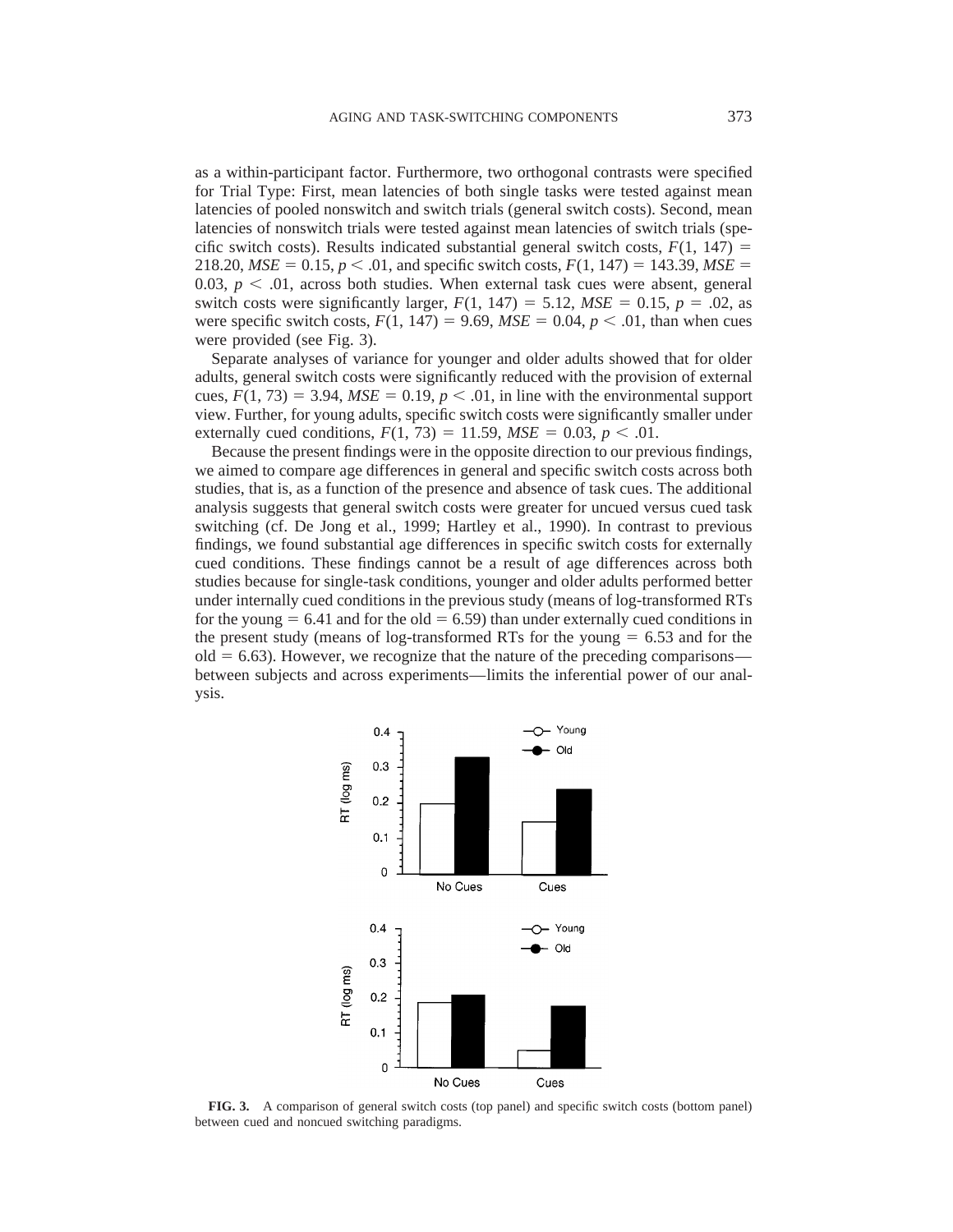The most interesting result of the present study is that the presence of task cues seems to change the relative magnitude of age differences in two components of task switching. However, this finding is based on a comparison of two highly similar experiments that nonetheless differ in some details. In the following, we consider some factors that might modulate these inconsistencies.

Other possibly relevant differences between the task demands of the present experiment and the demands in the tasks reported in Kray and Lindenberger (2000) concern the *predictability of the switch* and *the amount of preexperimental practice.* In Kray and Lindenberger (2000), switches were internally cued but fully predictable (i.e., the task sequence was AABBAABB . . .). In the current experiment, task cues were randomly selected. The absence of task cues and full predictability may result in a highly activated state of all possible task sets throughout the *entire sequence of switches* (cf. Li et al., 2000), thereby creating an overall slowdown of performance relative to single-task conditions (i.e., general switch costs). In contrast, in the present experiment advance preparation of the entire switch sequence was impossible but probably all possible sets were in a less activated state and only the currently relevant task was highly activated by the task cue. As a consequence, age differences in switch costs were observed at the specific rather than the general level (see Fig. 3).

A further factor that might influence the cross-experiment findings is the difference in preexperimental practice. In the earlier study (Kray  $&$  Lindenberger, 2000), participants performed four practice blocks for each of the experimental conditions in a separate session. In the present study, participants received only one practice block for all experimental conditions. It is thus conceivable that the presently reported age differences in specific switch costs would disappear with additional practice. For instance, Kramer et al. (1999) found that early in training, older adults showed significantly slower performance than younger adults in switch versus nonswitch trials, but by the end of training, switching performance became equivalent between the age groups.

Despite problems in interpretating across-experiment data, it is interesting to speculate what theoretical accounts might explain the modulation of age differences in general and specific task switching as a function of precueing. One possible function of external task cues is to facilitate the retrieval of currently relevant task-set representations. Task cues help to reduce task uncertainty in competition situations such as dual-task like situations (cf. Los, 1996). With the absence of task cues, problems in differentiating among task sets may be due to similar activation states for all relevant task sets. If the currently relevant task set (or goal) is not facilitated by task cues, this might also result in an insufficient transfer of the task-set representation into the corresponding stimulus–response rules (schemas) that is needed to reconfigure task sets (cf. failure-to-engage account; De Jong et al., 1999).

In our view it seems fruitful to pursue the latter account by determining the boundary conditions that modulate the activation of relevant goals as well as their relation to the retrieval of stimulus-to-response mappings. Specifically, external task cueing and verbal processing may strongly influence the activation of goals as a precondition for implementing the relevant stimulus–response rules. In addition, efficient reconfiguration may also depend on properties of the stimuli themselves and the amount of response overlap.

To examine age differences in task switching we aim to compare age effects in two components—the switching process itself and the processes related to the dualtask situation itself. In both of our studies, general and specific switch costs were expressed in the factor Trial Type as two *orthogonal* contrasts. In the first contrast, we tested mean RT of single tasks versus mean RT of nonswitch and switch trials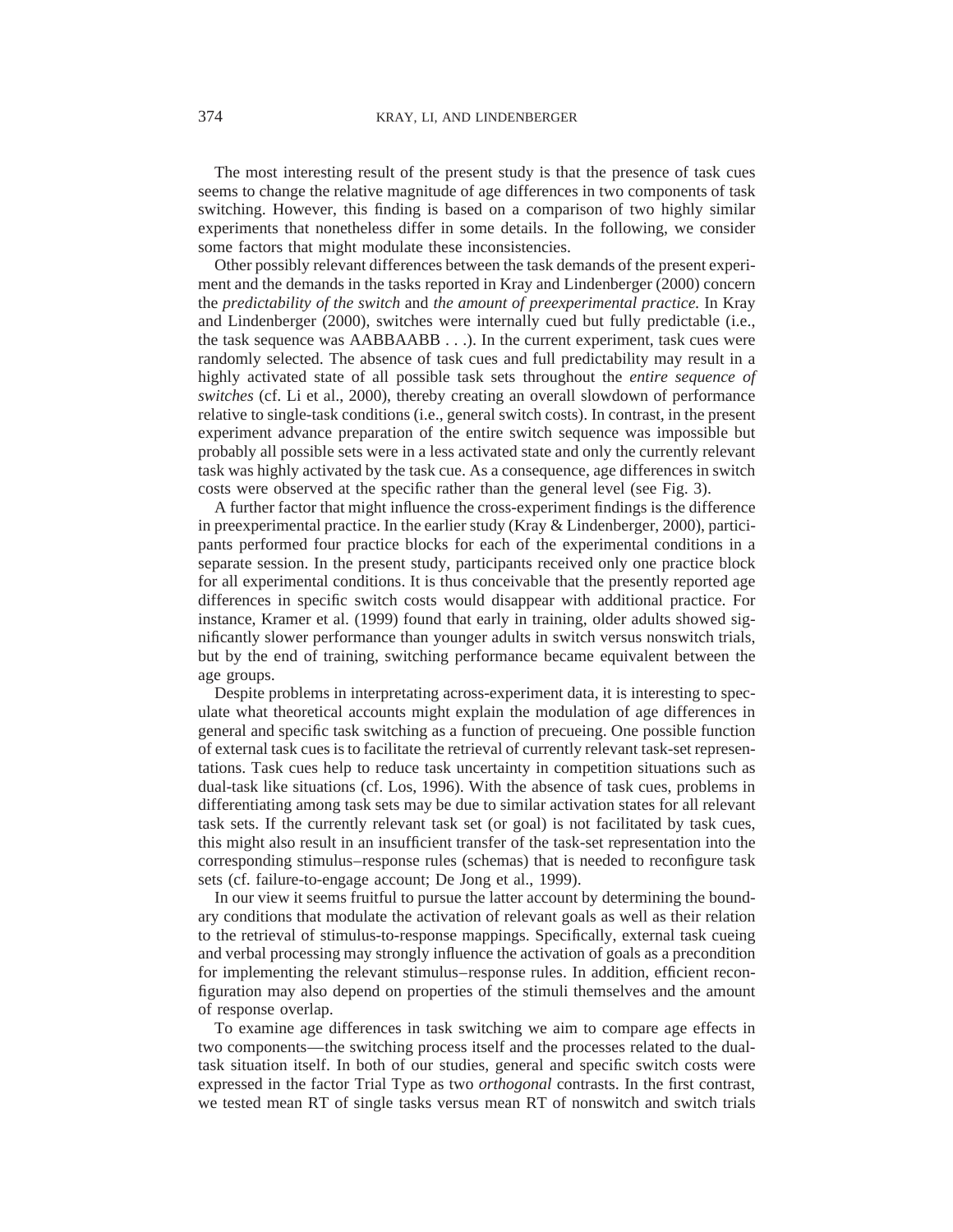(general costs). In the second contrast, we tested the mean RT of nonswitch versus the mean RT of switch trials (specific costs). The specification of general and specific costs in two orthogonal contrasts permits the identification of group differences in general and specific costs that are statistically independent of each other within the same analysis of variance (i.e., only 1 degree of freedom is needed). As a drawback, additional post hoc comparisons between single and nonswitch trials are needed if substantial age differences in specific switch costs are found in order to examine their influence on age differences in general costs.

An alternative way of analyzing the data is to compute repeated contrasts. In this manner, age effects in general switch costs are not directly influenced by age effects in specific switch costs. However, the drawback of this method is that the two types of costs are *not* statistically independent of each other. In the Kray and Lindenberger study, the overall analysis of age differences in general and specific switch costs indicated that age differences in specific switch costs were small to nonsignificant. Nevertheless, we reanalyzed the most important findings as suggested by two of the reviewers and found no difference between the two ways of analyzing the data (see Appendix 3).

## GENERAL DISCUSSION

The major goals of the present study were (a) to extend previous evidence pointing at greater age-related deficits in the ability to select among potential task sets than in the ability to reconfigure task sets to an externally cued task switching context and (b) to examine whether age differences in task switching are influenced by the number of potentially relevant task sets and switch density.

With the inclusion of external task cues in the present study, we found substantially greater *general switch costs* when comparing single task performance with two-task performance. General costs were not further augmented when the number of potentially relevant task sets increased from two to four. However, we obtained no age differences in general switch costs for most of the experimental task conditions. This is in clear contrast to other findings in the literature (Kray & Lindenberger, 2000; Mayr, 2001; van Asselen & Ridderinkhof, 2000). Apparently, both young and old adults were able to use external prompts to set up the currently relevant task settings for efficient switching (see Hartley et al., 1990; Kramer et al., 1999).

#### *Comparison with Other Findings*

Contrary to the present results, Mayr (2001) recently reported significant age differences in general switch costs under conditions of high stimulus ambiguity and full response-set overlap, even though explicit task cues were provided. According to his interpretation of findings, the observed age differences in general switch costs may reflect an age deficit in updating internal control settings in situations of uncertainty. Following this logic, one might also expect that increasing the set size from two to four should increase the stimulus ambiguity and response-set overlap. As reported, however, general switch costs and age effects therein were not magnified by this set size increase in the present study.

However, there are ways to reconcile these conflicting findings. Two obvious differences between the two studies concern the stimulus materials and the number of stimuli. For instance, Mayr (2001) used geometric stimuli that differ in shape, size, and color. In contrast, we used common words, and the tasks required the extraction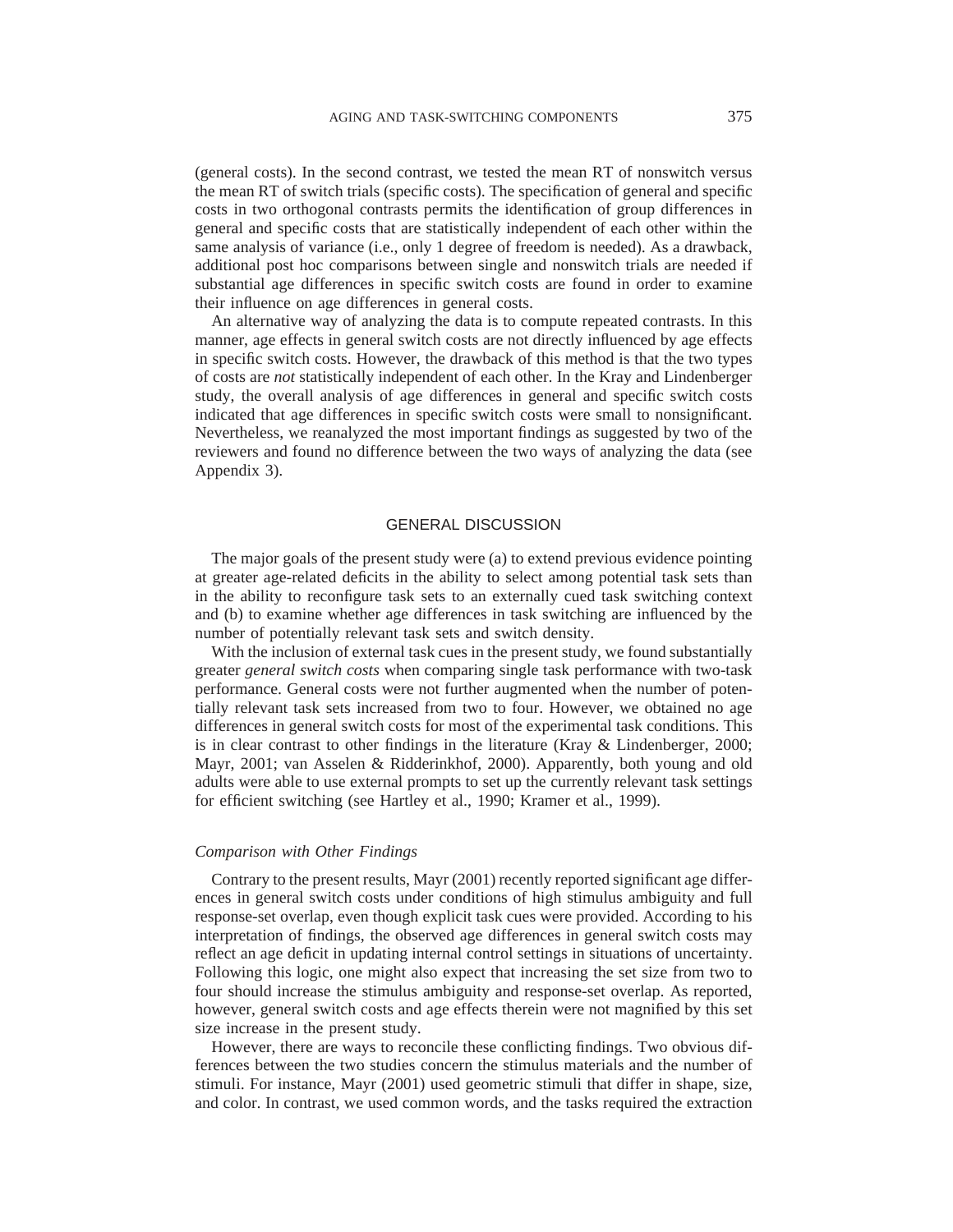of visual or semantic information. However, it is unlikely that the difference between the two outcomes is due to this difference in materials because findings suggesting that task-switching components reflect domain-general constraints of the cognitive system are very robust against large amounts of practice and are highly intercorrelated across task domains (numerical, figural, and verbal; see Kray & Lindenberger, 2000).

A second possibility is that variations in the number of stimuli used across experiments result in different patterns of switch costs for younger and for older adults. For example, Mayr (2001) used 8 different stimuli in one experiment in comparison to the 62 stimuli used in the present study. If the number of stimulus repetitions is large, then uncertainty (or interference) to select among currently relevant task sets will be increased and the response criterion is set more conservatively for switching conditions (Los, 1999), so that latencies would increase. The current literature does not indicate whether this would have an impact on task switching performance. In other attentional paradigms such as Stroop interference or negative priming, target– distractor ratio seems to matter (e.g., MacLeod, 1991; Tipper, Weaver, Cameron, Brehaut, & Bastedo, 1991).

Another component proposed to explain age-based differences in general switch costs are age-related differences in working memory load (Kramer et al., 1999). Cuing of task set should lead to dramatic decrements in this load and reduce age differences. In line with this account, older and younger adults in the present study did not differ in selecting and maintaining mental sets, independently of the number of potentially relevant task sets. Thus, it seems that both young and old adults fully rely on external memory aids under conditions of precueing. It is still an open question whether the number of relevant task sets increases the magnitude of age difference in general switch costs when external cues are absent.

Inconsistent with our own previous results, we obtained significantly greater *specific switch costs* for older than for younger adults. Moreover, age differences in those costs were even more pronounced when the number of task sets was increased. The findings seems to suggest that older adults' ability to reconfigure stimulus to response mappings is impaired when interference at the response level is increased, that is, when stimulus attributes of all four tasks call for the same responses.

## *Generality or Specifity of Age Changes in Task Switching?*

Generally, some cognitive aging researchers favor the concept of a simple, general mechanism that can explain age-related decline in several cognitive tasks. For instance, Salthouse (1996) collected multiple empirical evidence that age-based changes in speed of information processing are a good or perhaps the best predictor of age-related changes in abilities from the fluid intelligence domain. Other researchers argue that there is also evidence in favor of function-specific processing in old age (e.g., Mayr & Kliegl, 1993). For example, recent converging evidence supports the view of separate subsystems within the frontal cortex that show differential susceptibility to normal aging. For instance, Phillips and Della Sala (1998) suggested that the pattern of age change is best described in terms of age-related deterioration in the dorsolateral prefrontal cortex that is recruited for solving fluid intelligence tests. In contrast, the orbitoventral prefrontal cortex appears to be involved in decision making and emotionally problem solving and is less sensitive to normal aging.

What about age changes in task switching components? Recent aging studies used modified versions of the task switching paradigm that allows for the comparision of age differences in cognitive or executive processes, such as the selection and maintenance of task sets and the selection or reconfiguration of stimulus–response sets under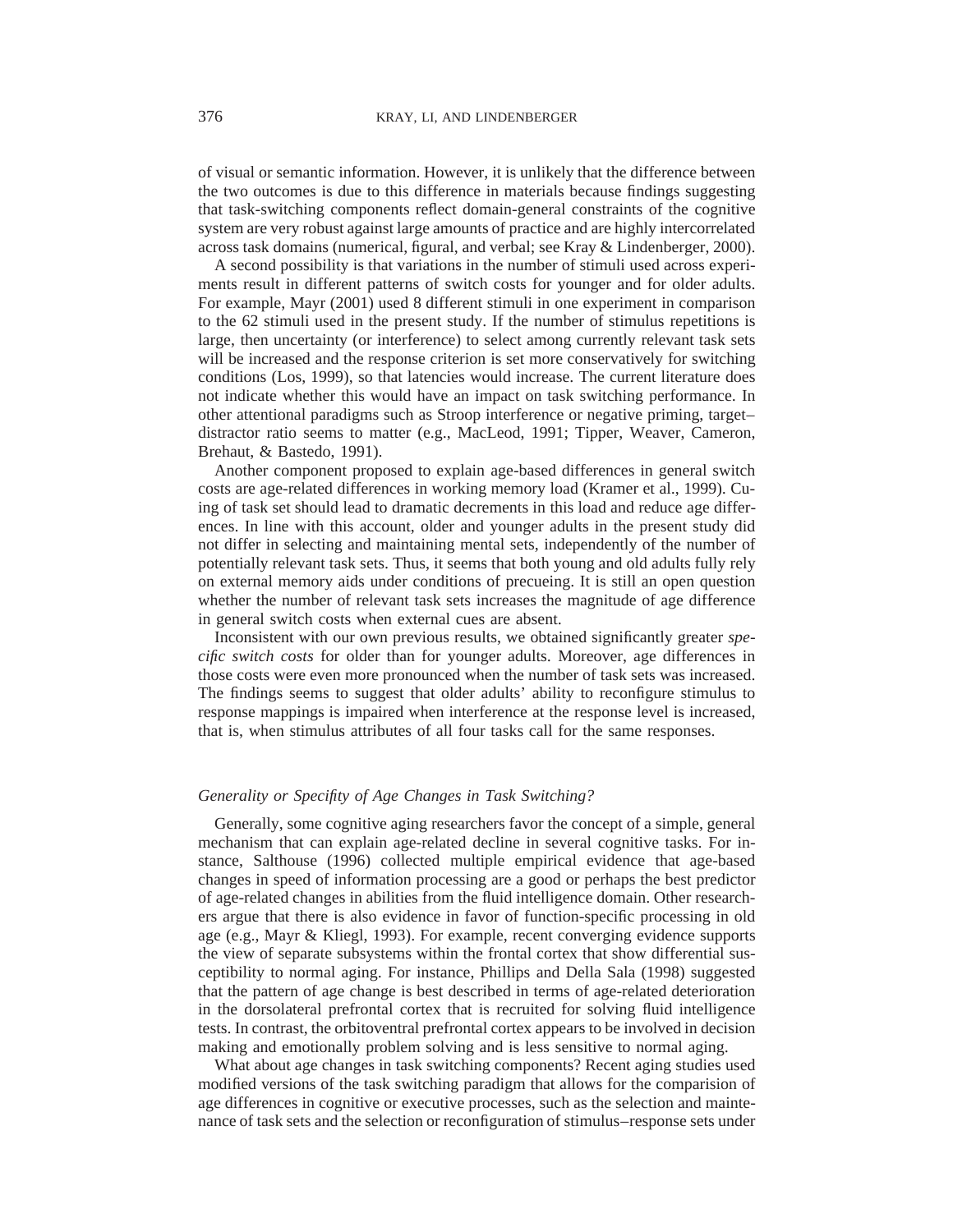different experimental conditions. Recent behavioral data on age differences in task switching suggested that age-related impairments in the two task-switching components vary as a function of task uncertainty, such as the presence of task cues (Kray & Lindenberger, 2000), stimulus ambiguity and response-set overlap (Mayr, 2001), or unpredictability of task switches (van Asselen & Ridderinkhof, 2000).

How can cognitive neuroscience be helpful in evaluating current theories of cognitive aging and task switching? The combination of cognitive and developmental research and cognitive neuroscience seems to be useful (1) for showing that different task-switching components are indeed subserved by different areas of the brain; and (2) for collecting converging evidence for age-differential changes in executive processes with different methods and electrophysiological and behavioral data.

The specific task-switching component has often been attributed to the prefrontal cortex (Rogers et al., 1998; Shallice; 1994). To date, only a few fMRI studies looked at brain activities during task switching. For instance, Dove et al. (2000) used an event-related fMRI technique and found that the prefrontal cortex is recruited for task switching but no specific region is involved in the execution of a task switch. DiGirolamo et al. (2000) recently observed greater areas of activation in the lateral and medial frontal cortex during switching than repeating tasks for younger and older adults. Older adults recruited frontal lobe areas during switching and repeating trials, whereas young adults recruit medial and dorsolateral prefrontal areas only for switch trials. The findings suggest that older adults also recruit subsystems within the brain that may be needed to monitor conflicts.

To sum up and speculate on the basis of the recent findings in cognitive aging and neuroscience research, we conclude that age-based impairments in task-switching situations are strongly modulated by the level of task uncertainty which is generally higher in competition situations, such as switching between multiple potentially relevant task sets. Task cues reduce task uncertainty and cause age-related differences in the maintenance and selection of task sets decrease or disappear. In contrast, without task cues young and old adults seem to rely on brain subsystems that subserve those processes. Recent neuropsychological evidence suggests that the dorsolateral prefrontal cortex is especially busy with maintaining task representations and supporting processing of task-relevant information, that is, with biasing processing for efficient goal-directed behavior (Banich et al., 2000; Miller & Cohen, 2001). We also know that the dorsolateral prefrontal cortex undergoes substantial age-related deterioration. In addition, fMRI research supports a strong activation within the prefrontal cortext during switching (e.g., Dove et al., 2000).

The picture is less clear for the specific switching component. The data of the present study also suggests that age-related differences were increased when the number of task sets was increased from two to four. In the present experiment, attributes of all four tasks were mapped onto the same two response keys; thus, cross talk or interference was high at the level of response sets. Recent fMRI studies looking at brain activity when participants switch between two task sets failed to find brain acitivity that was specifically associated with the execution of a task switch. However, a variety of new studies using fMRI techniques and a modified version of the Stroop paradigm claimed that the anterior cingulate cortex may be recruited for monitoring of response conflicts and for detection of errors (Carter et al., 1998). Future research will be necessary to explore which specific role the ACC plays for efficient action regulation and for explaining age changes therein.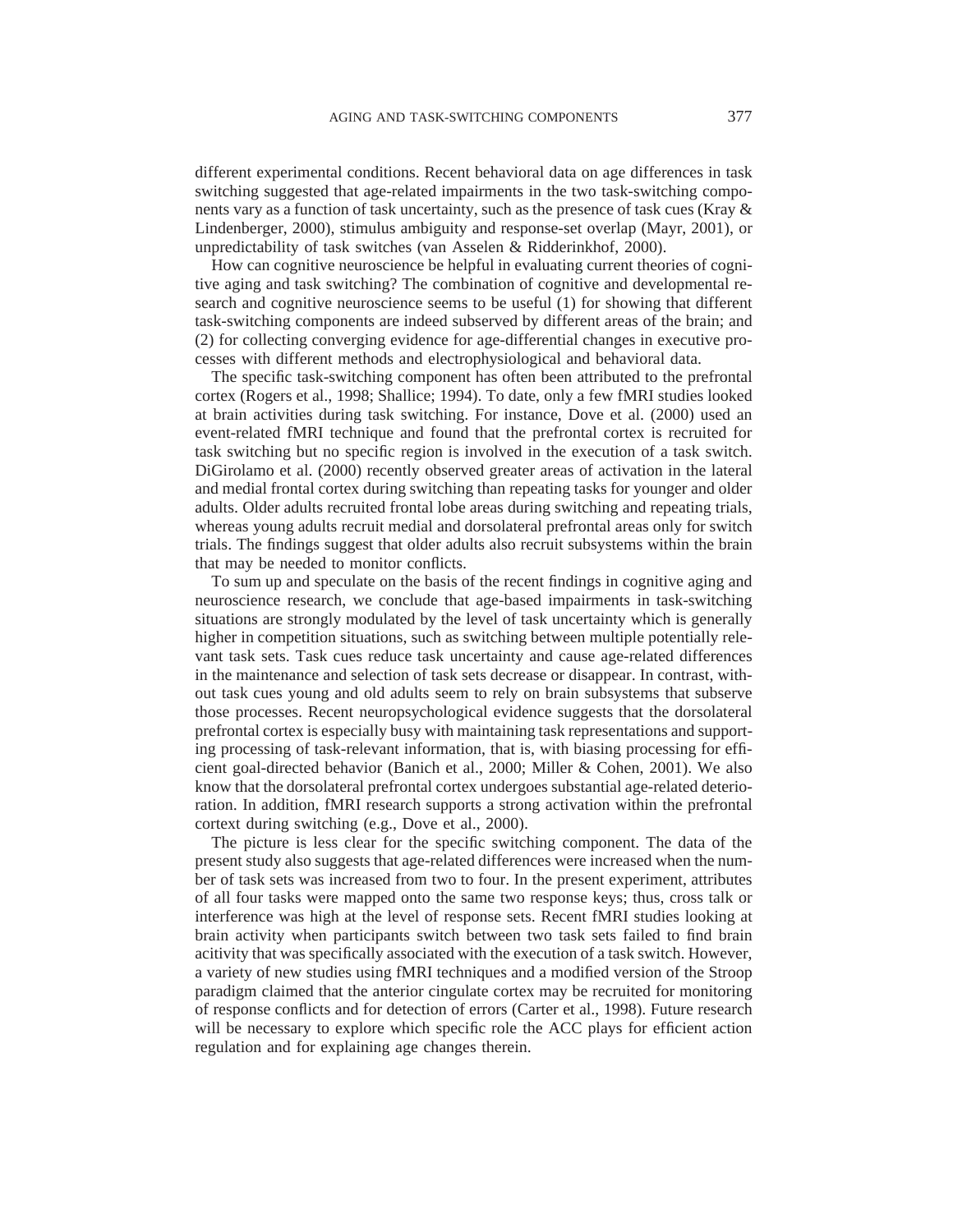|           | Set Size 1 |     | Set Size 2       |     | Set Size 4 |     |
|-----------|------------|-----|------------------|-----|------------|-----|
| Age group | M          | SD  | M                | SD  | M          | SD  |
|           |            |     | Overall          |     |            |     |
| Young     | 802        | 163 | 1006             | 246 | 1001       | 251 |
| Old       | 993        | 194 | 1341             | 395 | 1421       | 411 |
|           |            |     | Nonswitch trials |     |            |     |
| Young     |            |     | 924              | 229 | 894        | 210 |
| Old       |            |     | 1175             | 359 | 1169       | 329 |
|           |            |     | Switch trials    |     |            |     |
| Young     |            |     | 1075             | 266 | 1092       | 295 |
| Old       |            |     | 1485             | 450 | 1637       | 505 |

# APPENDIX 1 Means and SDs of Untransformed RTs for Number of Sets, Age Group, and Trial Type

# APPENDIX 2

# Means and SDs of Untransformed RTs for Number of Sets Per Task

|           | Set Size 1 |     | Set Size 2        |     | Set Size 4 |     |
|-----------|------------|-----|-------------------|-----|------------|-----|
| Age group | M          | SD  | M                 | SD  | M          | SD  |
|           |            |     | Category          |     |            |     |
| Young     | 679        | 132 | 819               | 204 | 800        | 177 |
| Old       | 772        | 146 | 1013              | 334 | 1086       | 342 |
|           |            |     | Syllable          |     |            |     |
| Young     | 773        | 213 | 955               | 289 | 986        | 321 |
| Old       | 838        | 236 | 1252              | 480 | 1391       | 498 |
|           |            |     | Letter H          |     |            |     |
| Young     | 686        | 163 | 922               | 253 | 897        | 261 |
| Old       | 862        | 176 | 1261              | 370 | 1260       | 404 |
|           |            |     | Number of Letters |     |            |     |
| Young     | 1077       | 227 | 1337              | 331 | 1307       | 322 |
| Old       | 1517       | 349 | 1877              | 505 | 1945       | 522 |

# APPENDIX 3

# Comparison between the Computation of General Switch Costs as Orthogonal to Specific Switch Costs or Not Including Switch Trials

|                                    | General switch costs |                      |                  |                    |       |                  |  |  |
|------------------------------------|----------------------|----------------------|------------------|--------------------|-------|------------------|--|--|
|                                    |                      | Orthogonal contrasts |                  | Repeated contrasts |       |                  |  |  |
| Source of variation                | F                    | <i>MSE</i>           | $\boldsymbol{p}$ | F                  | MSE   | $\boldsymbol{p}$ |  |  |
| Overall (six sessions)             |                      |                      |                  |                    |       |                  |  |  |
| General Costs                      | 1250.69              | 0.05                 | < 0.01           | 511.35             | 0.007 | < 0.01           |  |  |
| General Costs by Age 1             | 28.54                | 0.05                 | < 0.01           | 33.41              | 0.005 | < 0.01           |  |  |
| Practice (pretest vs posttest)     |                      |                      |                  |                    |       |                  |  |  |
| General Costs by Practice          | 235.77               | 0.03                 | < 0.01           | 124.76             | 0.009 | < 0.01           |  |  |
| General Costs by Practice by Age 1 | 11.54                | 0.03                 | < 0.01           | 19.07              | 0.008 | < 0.01           |  |  |
| RSI (200 ms vs 1200 ms)            |                      |                      |                  |                    |       |                  |  |  |
| General Costs by RSI               | 429.12               | 0.01                 | < 0.01           | 97.68              | 0.003 | < 0.01           |  |  |
| General Costs by RSI by Age 1      |                      |                      | ns               |                    |       | ns               |  |  |

*Note.* RSI = Response-stimulus interval; Age  $1$  = performance of young adults was tested against performance of middle-aged and old adults.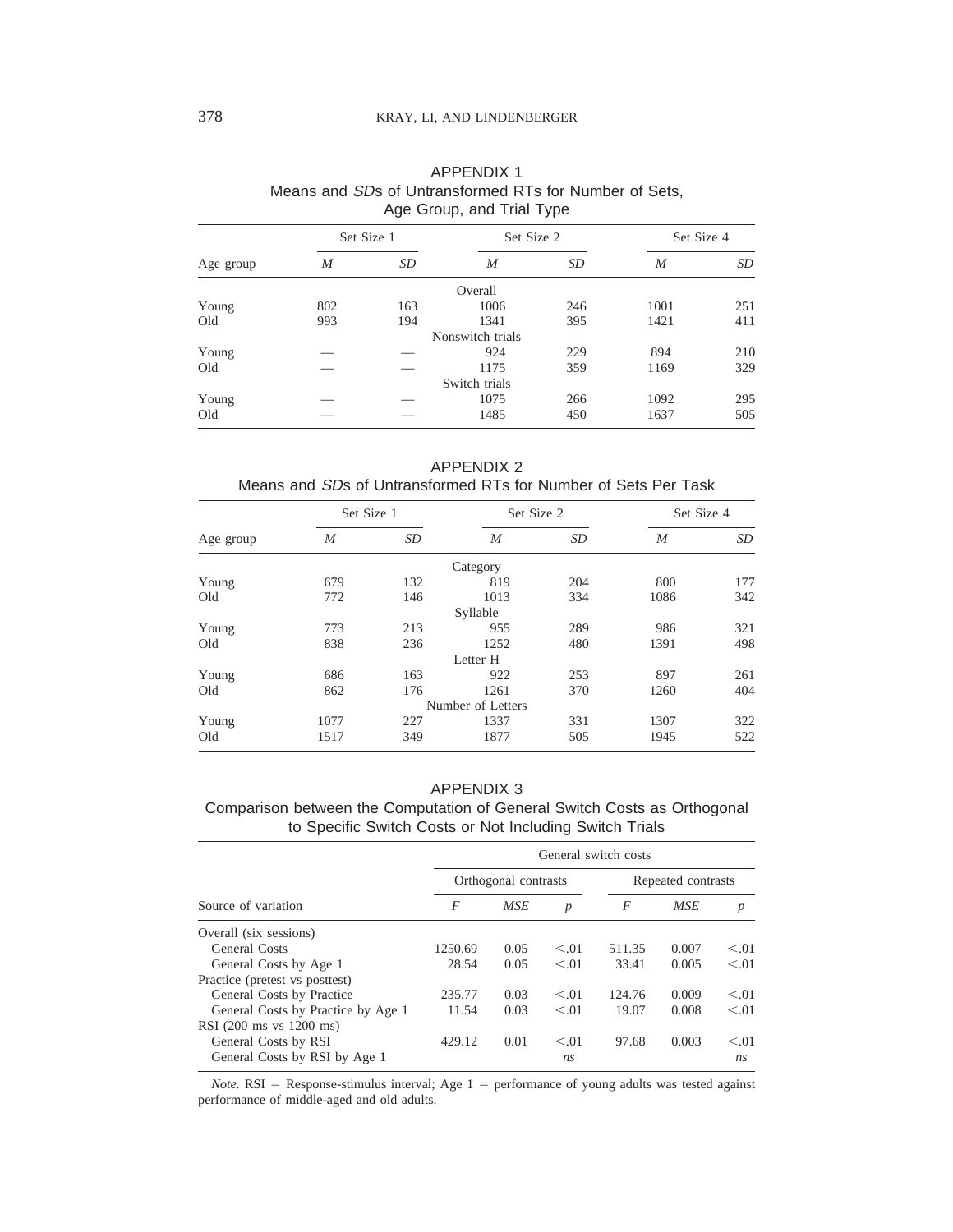# **REFERENCES**

- Allport, A., Styles, E. A., & Hsieh, S. (1994). Shifting intentional set: Exploring the dynamic control of tasks. In C. Umilta` & M. Moscovitch (Eds*.), Attention and performance XV* (pp. 421–452). Cambridge, MA: Bradford.
- Allport, D. A., & Wylie, G. (1999). Task-switching, stimulus–response bindings, and negative priming. In S. Monsell & J. Driver (Eds.), *Control of cognitive processes: Attention and Performance XVIII.* Cambridge, MA: MIT Press.
- Banich, M. T., Milham, M. P., Atchley, R. A., Cohen, N. J., Webb, A., Wszalek, T., Kramer, A. F., Liang, Z. P., Barad, V., Gullett, D., Shah, C., & Brown, C. (2000). Prefrontal regions play a predominant role in imposing an attentional 'set': Evidence from fMRI. *Cognitive Brain Research,* **10,** 1– 9.
- Brinley, J. F. (1965). Cognitive sets, speed and accuracy of performance in the elderly. In A. T. Welford & J. E. Birren (Eds.), *Behavior, aging, and the nervous system* (pp. 114–149). Springfield, IL: Charles C. Thomas.
- Carter, C. S., Braver, T. S., Barch, D. M., Botvinick, M. M., Noll, D., & Cohen, J. D. (1998). Anterior cingulate cortex, error detection, and the online monitoring of performance. *Science,* **280,** 747– 749.
- Cohen, J. D., Dunbar, K., & McClelland, J. L. (1990). On the control of automatic processes: A parallel distributed processing account of the Stroop effect. *Psychological Review,* **97,** 332–361.
- Craik, F. I. M. (1977). Age differences in human memory. In J. E. Birren & K. W. Schaie (Eds.), *Handbook of the psychology of aging* (pp. 384–420). New York: Von Nostrand Reinhold.
- De Jong, R., Berendson, E., & Cools, R. (1999). Goal neglect and inhibitory limitations: Dissociable causes of interference effects in conflict situations. *Acta Psychologica,* **101,** 379–394.
- Dempster, F. N. (1992). The rise and fall of the inhibitory mechanism: Toward a unified theory of cognitive development and aging. *Developmental Review,* **12,** 45–75.
- DiGirolamo, G. J., Kramer, A. F., Barad, V., Cepeda, N., Weissman, D. H., Milham, M., Wszalek, T. M., Cohen, N. J., Banich, M., Webb, A., & Belopolsky, A. (April, 2000). *General and task-specific frontal lobe recruitment in older adults during executive processes: An fMRI investigation of taskswitching.* Presented at the 8th Cognitive Aging Conference, Atlanta, GA.
- Dove, A., Pollmann, S., Schubert, T., Wiggins, C. J., & von Cramon, D. Y. (2000). Prefrontal cortex activation in task switching: An event-related fMRI study. *Cognitive Brain Research,* **9,** 103–109.
- Duncan, J. (1995). Attention, intelligence, and the frontal lobes. In M. S. Gazzaniga (Ed.), *The cognitive neurosciences* (pp. 721–733). Cambridge, MA: MIT Press.
- Fabiani, M. & Wee, E. (2001). Age-related changes in working memory and frontal lobe function: A review. In C. Nelson & M. Luciana (Eds.). *Handbook of developmental cognitive neuroscience.* Cambridge, MA: MIT Press.
- Frensch, P. A., Lindenberger, U., & Kray, J. (1999). Imposing structure on an unstructured environment: Ontogenetic changes in the ability to form rules of behavior under conditions of low environmental predictability. In A. Friederici & R. Menzel (Eds.), *Learning: Rule extraction and representation* (pp. 139–162). Berlin, Germany: De Gruyter.
- Hahn, S., & Kramer, A. F. (1995). Attentional flexibility and aging: You don't need to be 20 years of age to split the beam. *Psychology and Aging,* **10,** 597–609.
- Hartley, A. A. (1992). Attention. In F. I. M. Craik & T. A. Salthouse (Eds.), *The handbook of aging and cognition* (1st ed., pp. 3–49). Hillsdale, NJ: Erlbaum.
- Hartley, A. A., Kieley, J. M., & Slabach, E. H. (1990). Age differences and similarities in the effects of cues and prompts. *Journal of Experimental Psychology: Human Perception and Performance,* **16,** 523–537.
- Jersild, A. T. (1927). Mental set and shift. *Archives of Psychology,* No. 89.
- Jonides, J., & Smith, E. F. (1997). The architecture of working memory. In E. D. Rugg, *Cognitive neuroscience: Studies in cognition.* Cambridge, MA: MIT Press.
- Keele, S. W., & Rafal, B. (2000). Deficits of attentional sets in frontal patients. In S. Monsell & J. Driver (Eds.), *Control of cognitive processes: Attention and performance XVIII.* Cambridge, MA: MIT Press.
- Kliegl, R., Mayr, U., & Krampe, R. T. (1994). Time-accuracy functions for determining process and person differences: An application to cognitive aging. *Cognitive Psychology,* **26,** 134–164.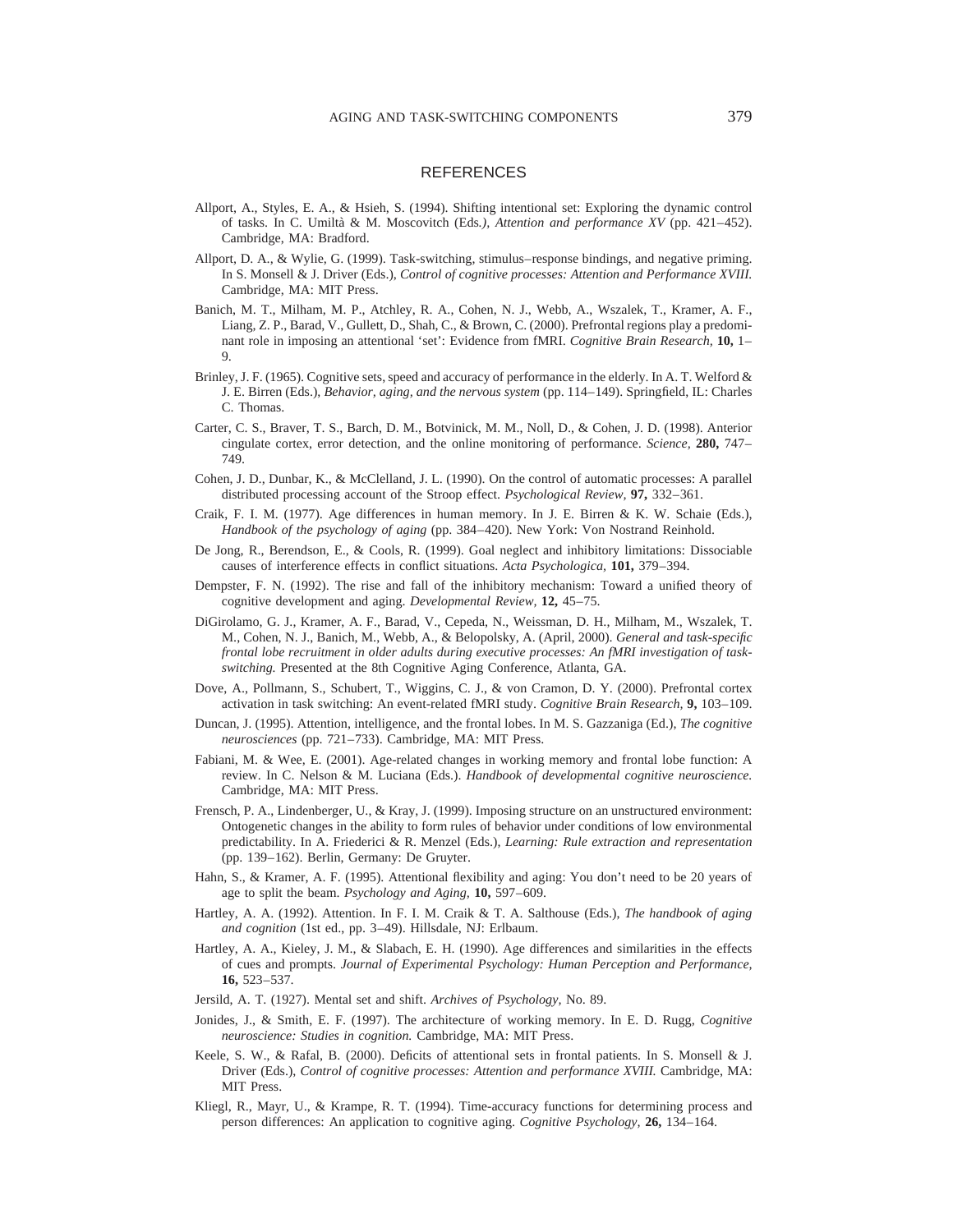- Kramer, A. F., Hahn, S., & Gopher, D. (1999). Task coordination and aging: Explorations of executive processing in the task switching paradigm. *Acta Psychologica,* **101,** 339–378.
- Kramer, A. F., Larish, J. F., & Strayer, D. L. (1995). Training of attentional control in dual task settings: A comparison of young and old adults. *Journal of Experimental Psychology: Applied,* **1,** 50–76.
- Kray, J., & Lindenberger, U. (2000). Adult age differences in task switching. *Psychology and Aging,* **15,** 126–147.
- Li, K. Z. H., Lindenberger, U., Rünger, D., & Frensch, P. A. (2000). The role of inhibition in the regulation of sequential action. *Psychological Science,* **11,** 343–347.
- Lindenberger, U., Mayr, U., & Kliegl, R. (1993). Speed and intelligence in old age. *Psychology and Aging,* **8,** 207–220.
- Los, S. A. (1996). On the origin of mixing costs: Exporing information processing in pure and mixed blocks of trials. *Acta Psychologica,* **94,** 145–188.
- Los, S. A. (1999). Identifying stimuli of different perceptual categories in mixed blocks of trials: Evidence for cost in switching between computational processes. *Journal of Experimental Psychology: Human Perception and Performance,* **25,** 2–23.
- MacLeod, C. M. (1991). Half a century of research on the Stroop effect: An integrative review. *Psychological Bulletin,* **109,** 163–203.
- Mayr, U., & Keele, S. (2000). Changing internal constraints on action: The role of backward inhibition. *Journal of Experimental Psychology: Learning, Memory, and Cognition,* **19,** 1297–1320.
- Mayr, U. (2001). Age differences in the selection of mental sets: The role of inhibition, stimulus ambiguity, and response-set overlap. *Psychology and Aging,* **16,** 96–109.
- Mayr, U., & Kliegl, R. (1993). Sequential and coordinative complexity: Age-based control limitations in figural transformations. *Journal of Experimental Psychology: Learning, Memory, and Cognition,* **19,** 1297–1320.
- Mayr, U., & Kliegl, R. (2000). Complex semantic processing in old age: Does it stay or does it go? *Psychology and Aging,* **15,** 29–43.
- McDowd, J. M., & Shaw, R. S. (2000). Attention and aging: A functional perspective. In F. I. M. Craik & T. A. Salthouse (Eds.), *Handbook of aging and cognition* (2nd ed., pp. 221–292). Mahwah, NJ: Erlbaum.
- Mecklinger, A., von Cramon, D. Y., Springer, A., & Matthes-von-Cramon, G. (1999). Executive control functions in task switching: Evidence from brain injured patients. *Journal of Clinical and Experimental Neuropsychology,* **21,** 606–619.
- Meiran, N. (1996). Reconfiguration of processing mode prior to task performance. *Journal of Experimental Psychology: Learning, Memory, and Cognition,* **22,** 1423–1442.
- Meiran, N. (2000). Reconfiguration of stimulus task-sets and response task-sets during task-switching. In S. Monsell & J. Driver (Eds.), *Control of cognitive processes: Attention and performance XVIII.* Cambridge, MA: MIT Press.
- Miller, E. K., & Cohen, J. D. (2001). An integrative theory of prefrontal cortex function. *Annual Review,* **24,** 167–202.
- Monsell, S. (1996). Control of mental processes. In V. Bruce (Ed.), *Unsolved mysteries of the mind: Tutorial essays in cognition* (pp. 93–148). Hove, UK: Erlbaum Taylor & Francis.
- Moscovitch, M., & Winocur, G. (1992). The neuropsychology of memory and aging. In F. I. M. Craik & T. A. Salthouse (Eds.), *Handbook of aging and cognition* (1st ed., pp. 315–372). Hillsdale, NJ: Erlbaum.
- Norman, D. A., & Shallice, T. (1986). Attention in action: Willed and automatic control of behavior. In R. J. Davidson, G. E. Schwartz, & D. Shapiro (Eds.), *Consciousness and self-regulation* (Vol. 4, pp. 1–18). New York: Plenum Press.
- Ratcliff, R. (1993). Methods for dealing with reaction time outliers. *Psychological Bulletin,* **114,** 510– 532.
- Raven, J. C., Court, J. H., & Raven, J. (1987). *A manual for Raven's Progressive Matrices and Vocabulary Tests.* London: H. K. Lewis.
- Raz, N. (2000). Aging of the brain and its impact on cognitive performance: Integration of structural and functional findings. In F. I. M. Craik & T. A. Salthouse (Eds.), *Handbook of aging and cognition* (2nd ed., pp. 1–90). Mahwah, NJ: Erlbaum.
- Ridderinkhof, K. R. (2000). The operation of adaptive control processes in task shifting: Rapid adjustment of task set in young and older adults.
- Ridderinkhof, K. R., Span, M. M., & van der Molen, M. W. (2002). Perseverative behavior and adaptive